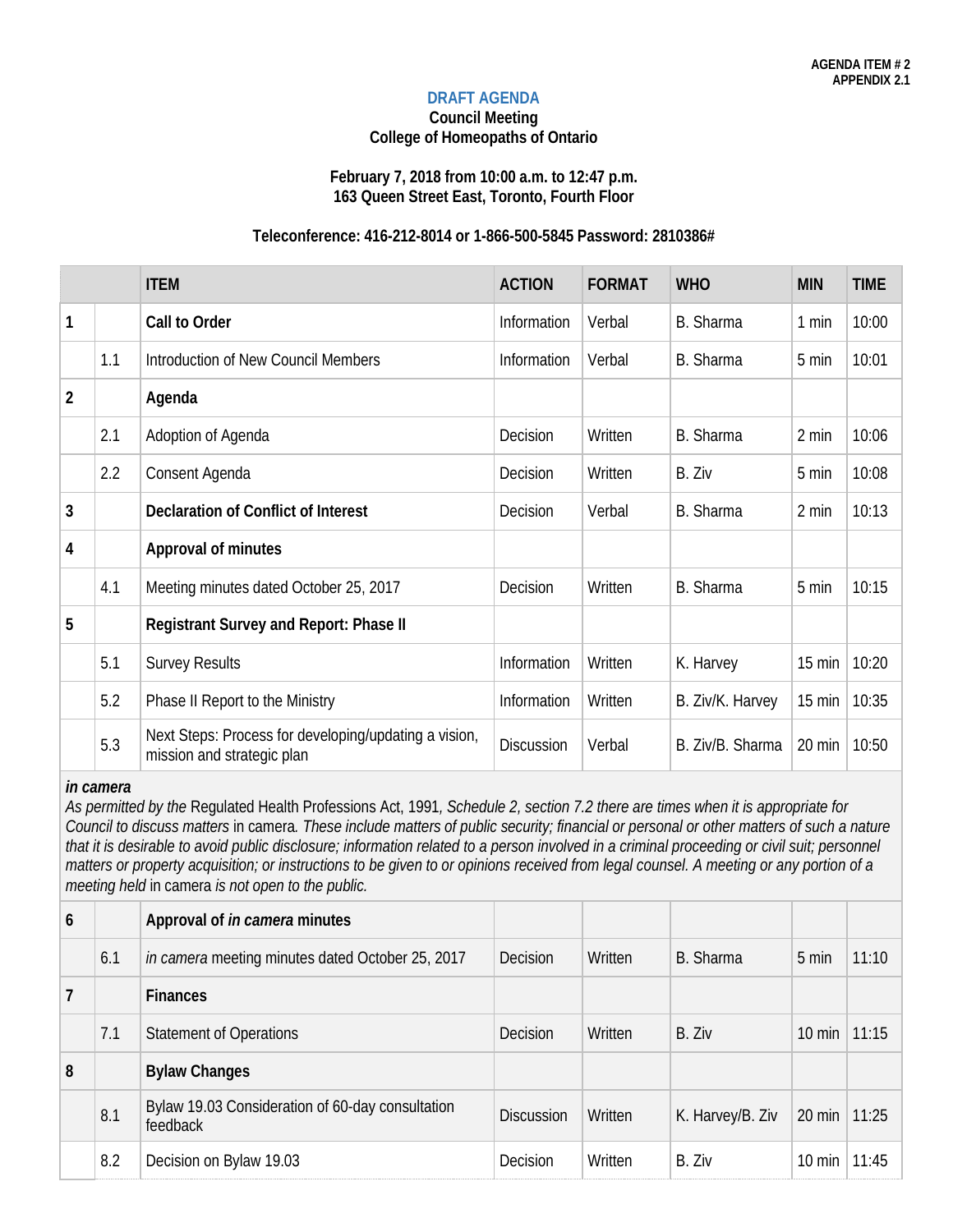**AGENDA ITEM # 2 APPENDIX 2.1**

|                 |      | <b>ITEM</b>                                       | <b>ACTION</b>     | <b>FORMAT</b> | <b>WHO</b>       | <b>MIN</b>       | <b>TIME</b> |
|-----------------|------|---------------------------------------------------|-------------------|---------------|------------------|------------------|-------------|
|                 | 8.3  | Bylaw 9 and 10 Council Seats and Special Election | Decision          | Written       | B. Sharma/B. Ziv | $15 \text{ min}$ | 11:55       |
| 9               |      | <b>Reports</b>                                    |                   |               |                  |                  |             |
|                 | 9.1  | President's Report                                | Information       | Verbal        | B. Sharma        | 5 min            | 12:10       |
|                 | 9.2  | Registrar's Report                                | Information       | Verbal        | B. Ziv           | 5 min            | 12:15       |
| 10 <sup>°</sup> |      | Election                                          |                   |               |                  |                  |             |
|                 | 10.1 | Election update and timing                        | Information       | Written       | K. Harvey        | 5 min            | 12:20       |
| 11              |      | <b>Committee Appointments</b>                     |                   |               |                  |                  |             |
|                 | 11.1 | <b>Patient Relations</b>                          | Decision          | Written       | J. Blanchard     | 5 min            | 12:25       |
| 12              |      | Council Meeting Dates, 2018-19                    | Decision          | Verbal        | B. Ziv           | $10 \text{ min}$ | 12:30       |
| 13              |      | <b>Other Business</b>                             | <b>Discussion</b> | Verbal        | B. Sharma        | 5 min            | 12:40       |
| 14              |      | <b>HBS</b> - Preparation Time                     | Decision          | Verbal        | B. Sharma        | 2 min            | 12:45       |
| 15              |      | Adjournment                                       | Decision          | Verbal        | B. Sharma        | 2 min            | 12:47       |

#### **Next Meeting: TBD**

#### **NOTE:**

Please be reminded that all meeting materials, discussions and decisions are confidential to the College and cannot be copied or shared until they are made public.

This is a scent-free environment. Please do not wear scented products to meetings. For more information staff would be happy to provide you with a copy of Health Force Ontario's policy on scent-free work environments. You can also find more information at [http://www.ccohs.ca/oshanswers/hsprograms/scent\\_free.html.](http://www.ccohs.ca/oshanswers/hsprograms/scent_free.html) Your cooperation is sincerely appreciated and required.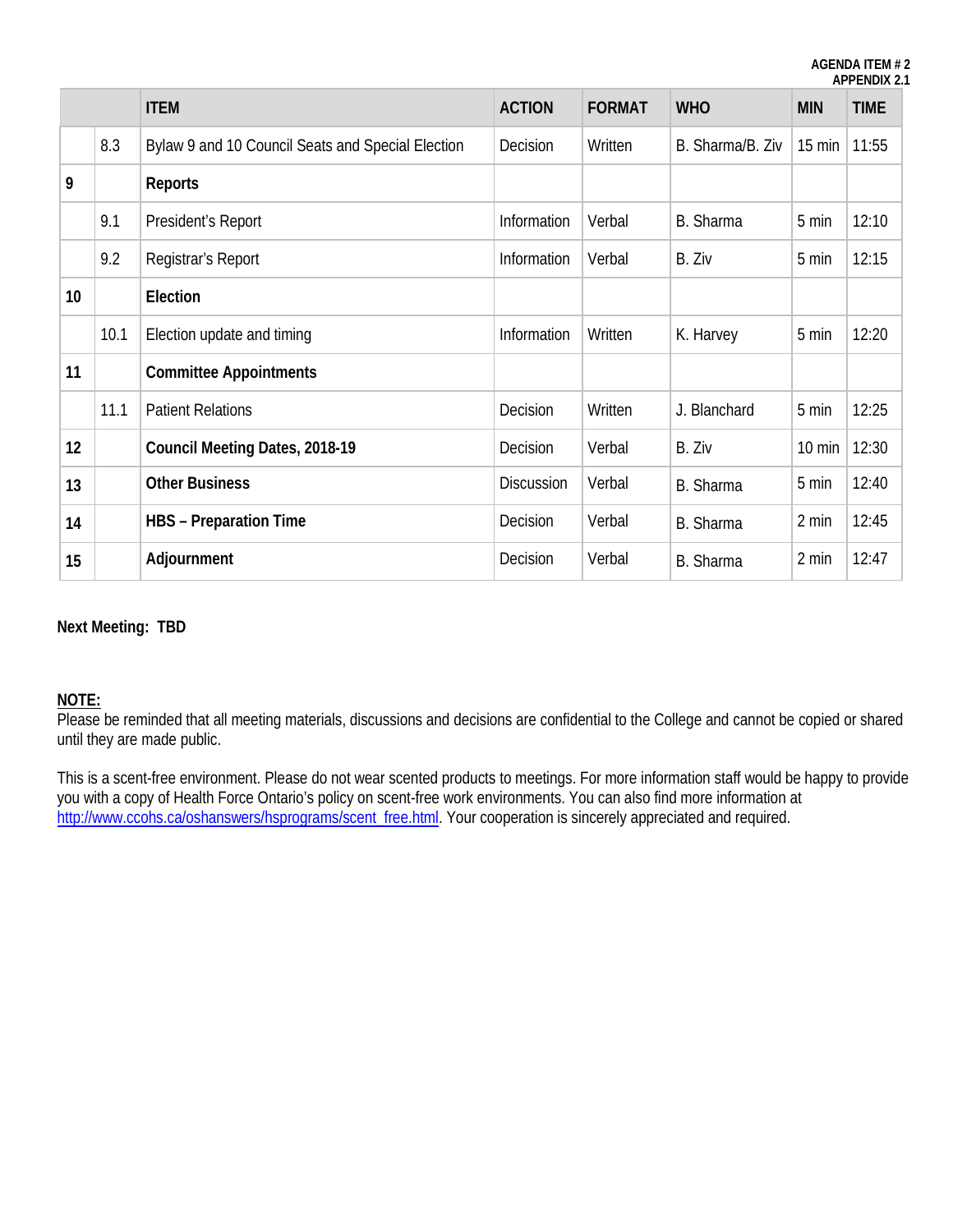## **COLLEGE OF HOMEOPATHS OF ONTARIO REPORT FORM**

| MEETING/DATE:        | COUNCIL, FEBRUARY 7, 2018 | <b>DECISION</b><br><b>DISCUSSION</b> | χ<br>п |
|----------------------|---------------------------|--------------------------------------|--------|
|                      |                           | <b>INFORMATION</b>                   | П      |
| DATE:                | <b>FEBRUARY 5, 2018</b>   |                                      |        |
| <b>ITEM NAME:</b>    | <b>CONSENT AGENDA</b>     |                                      |        |
| <b>PRESENTED BY:</b> | <b>B.</b> SHARMA          |                                      |        |

**OBJECTIVE OF THIS REPORT** (relevance to the business of Council, potential impact/outcome of decision):

- 1. To identify items to be addressed via the consent agenda.
- 2. To request that Council move to adopt the consent agenda.

**BACKGROUND** (history/pertinent info/stakeholder groups consulted/government directives/research findings/best practices. When conducting research provide full references including web links, document title, author, source, page number).:

At its February 26, 2016 meeting, Council approved the following motion:

**BE IT RESOLVED THAT** Council adopt the following policy statement as Governance Policy 16: That a consent agenda may be presented by the president at the beginning of a meeting. Items may be removed from the consent agenda on the request of any one member. Items not removed may be adopted by general consent without debate. Removed items may be taken up either immediately after the consent agenda or placed later on the agenda at the discretion of the assembly.

**OPTIONS:**

- 1. Adopt the consent agenda as presented.
- 2. Modify the consent agenda by adding, removing, or identifying items for discussion.

#### **PROPOSED RESOLUTION:**

**BE IT RESOLVED THAT** Council approve the following consent agenda items for its February 7, 2018 meeting:

- 2.2.1 Feedback on Phase I report to Ministry
- 2.2.2 Practice Management Program Module 4: Transparency and the Public Register
- 2.2.3 FHRCO Legislative Update, January 2018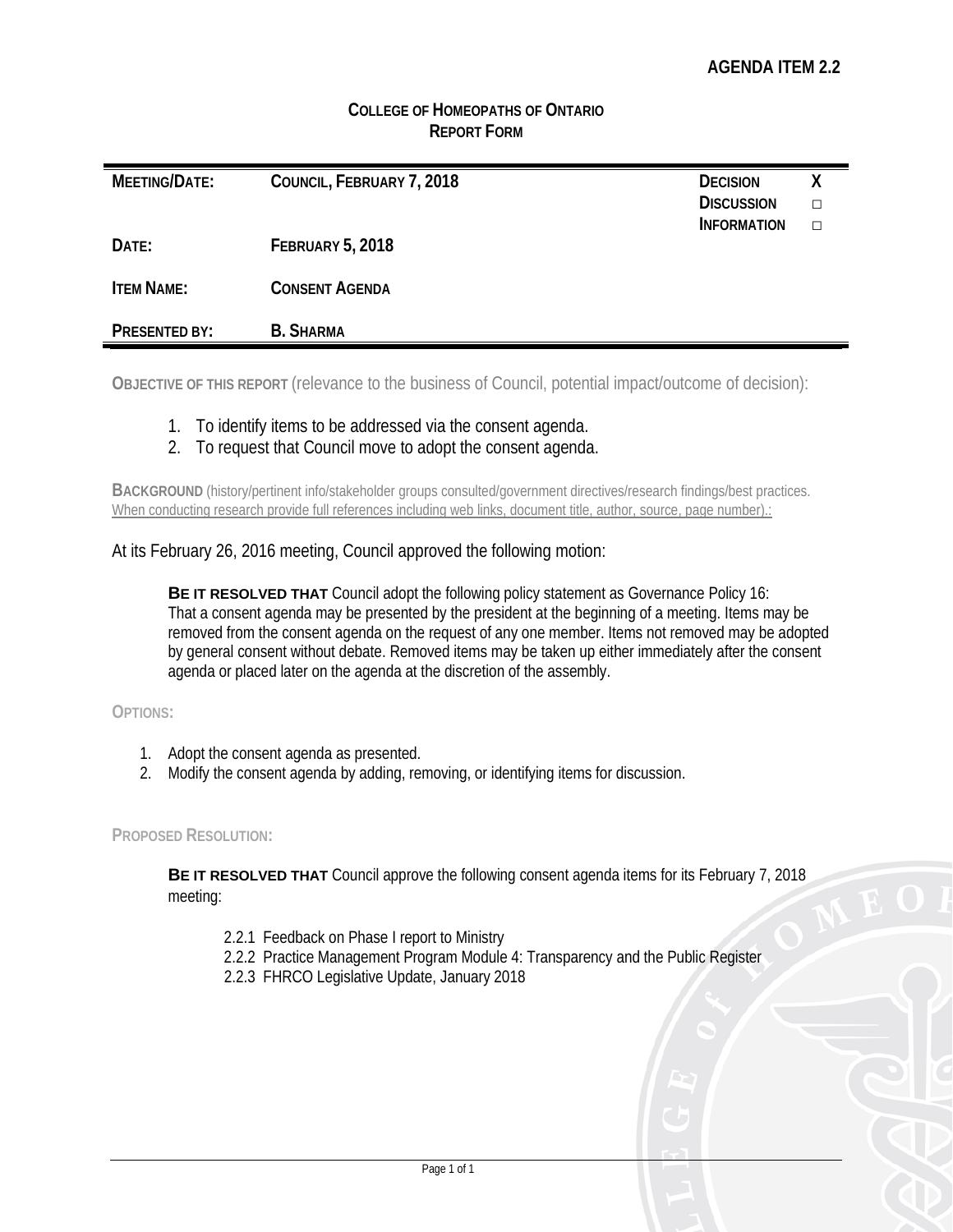#### **COLLEGE OF HOMEOPATHS OF ONTARIO REPORT FORM**

| MEETING/DATE: | COUNCIL, FEBRUARY 7, 2018                  | <b>DECISION</b><br><b>DISCUSSION</b><br><b>INFORMATION</b> | х |
|---------------|--------------------------------------------|------------------------------------------------------------|---|
| DATE:         | <b>FEBRUARY 1, 2018</b>                    |                                                            |   |
| ITEM:         | Feedback on Phase I Report to the Ministry |                                                            |   |
| PRESENTED BY: | <b>KATHRYN HARVEY</b>                      |                                                            |   |

**OBJECTIVE OF THIS REPORT** (relevance to the business of Council, potential impact/outcome of decision): To share with Council feedback offered on the Phase I report to the Ministry, *"More than just a matter of choice: How integrating homeopathy will increase efficiency, improve outcomes, reduce costs, and respect patient preferences in Ontario's health-care system."*

#### **BACKGROUND:**

Council approved the Phase I report in October 2017, after which it was distributed widely. Readers were invited to comment via online survey.

**CONSULTATION FEEDBACK**

14 responses were received, all from individual registrants.

**COMMENTS (AS RECEIVED, UNEDITED)**

I fully support your work and would love to assist anyway I can for homeopaths to have a more active role in our healthcare system.

I am full time practicing homeopathy, trying best to accommodate expenses with current situation.I am doing only because of love and passion with homeopathy. If i can not get enough patient or money it is hard to survive. and that is reality . Thanks.

This report is one of the most thorough, detailed, precise, utterly honest and extensive reports I have ever read. Anyone reading this report with an open mind should unquestionably want to explore how homeopathic medicine can be integrated into health services for the taxpayers of Ontario.

The concept of Patient centred care is the basis of Homeopathy too, which is what the Ministry is trying to incorporate. Integration will help enforce it. Achieving this is only possible if all benefit plans includes Homeopaths, this will help patients make their choices.

It has been proven time and again that Homeopathy is one of the safest and effective treatment . Every effort should be made to create an awareness among general public and other health professionals like other countries so as patients can be benefited their suffering can be reduced. Dear Mr. Sharma and Mr. Ziv.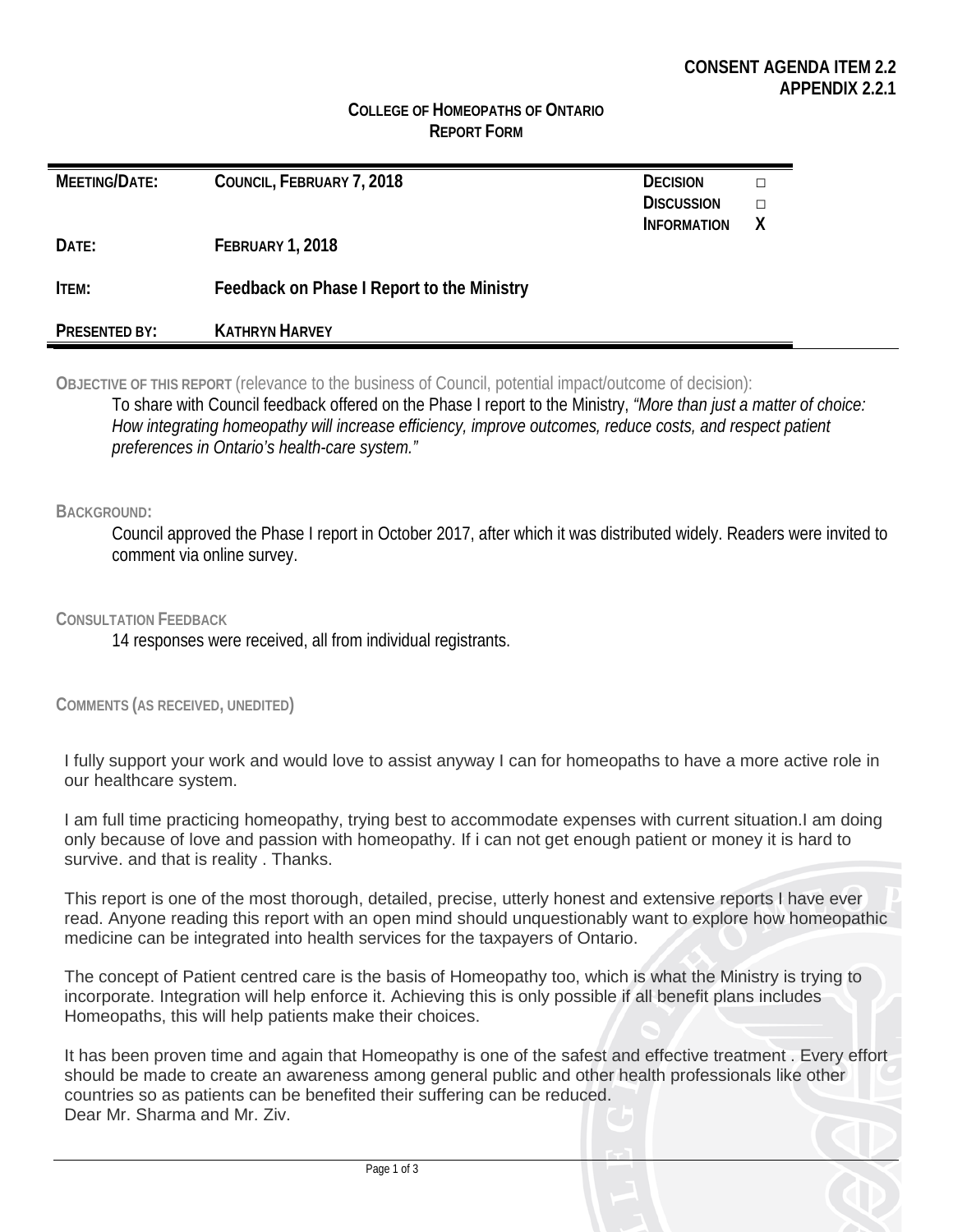Thank you for this wonderful document/report regarding the issues and concerns relating to both (a) the accessibility of homeopathy as a preferred entry point in the "Patients First" Action Plan (should the patient so desire) in their total Health Care options, as well as (2) the obstacles to a potential "first choice" entry point as it relates to the role of the Homeopath within that Plan.

I feel that you have accurately assessed and articulated the impediments that need to be addressed regarding access (ex. patient financial deincentives), connection (ex. the preponderance of "solo" work in isolated homeopathic offices, and the need for a more integrated approach, in order to optimize what each profession can bring to the table in patient care), and information /education (ex. engaging the patient by sharing information regarding living an "individualised" healthy lifestyle with individualised homeopathic support as necessary).

Quite honestly, I was ready to "give up" and had been seriously considering the possibility of not renewing my license come April, but this document has given me renewed hope that homeopaths such as myself will have a "space" in Ontario. I moved to Nepean from Quebec about 4 years ago – one of the reasons being that I was excited to be part of the establishment of homeopathy as a self-regulated profession, but since coming here, I find that there are important obstacles to a satisfying practice, especially as a part-time homeopath ... the rural community isolation, the lack of public knowledge and even skepticism as to what homeopathy is, the media debasement of the profession, the absence of the recognition of homeopathy as a separate profession within an integrated approach, largely due to the lack of a clear delineation of the profession within the umbrella framework of naturopathy, and even the rules and regulations within the College itself (for example, the number of hours needed to be in good standing as a part-time homeopath, 750 hrs. within the 3 year program – even if one augments the hours with continuing education, how much more does one have to spend when one is making just a little more than what is required to cover the costs of license, insurance, office, etc.?) Of course, one can solve this problem by charging exorbitant amounts to the patient who does choose homeopathy, but does that really make sense when one of our strongest arguments is the low-cost of the homeopathic choice?

I realize that the angst that I am feeling is probably part of the birthing pangs of the process of finding one's space, both collectively (as the homeopathic profession is now doing in Ontario) and individually (as a member of that profession). As mentioned previously, I was almost ready to give it up --- not give up homeopathy, of course, but give up the right to practice in Ontario, which is one of the reasons that I moved here. But also as mentioned previously, your document/report has given me renewed hope that you, Messrs. Sharma and Ziv, both recognize and appreciate some of the afore-mentioned concerns. Also from your report, in its summary of survey responses, I have come to understand that other members are probably feeling much of the same discouragements that I am feeling for much of the same reasons. But even more importantly, after reading your report and letter to Minister Hoskins, I now feel that there is a definite forward movement towards allowing Homeopathy to take its place as a "visible and viable" choice within the public consciousness in health care, thanks largely to an excellent President and Registrar who are most professionally and eloquently addressing those birthing pangs. Thank you!!

This document has been well thought out. It is concise, identifies areas in the act requiring clarification and most importantly, provides solutions that the MOH didn't know it had available.

Well done! I am looking forward to have Homeopathy included in the Canadian National Health System. Together we are Stronger!

I hope that soon homeopathy will be a greater choice of health care of all Canadians. Congratulations on a well-presented report. It was clearly written and did an excellent job of summarizing what was obviously quite a lot of survey data. The list of complaints for which people sought out a homeopath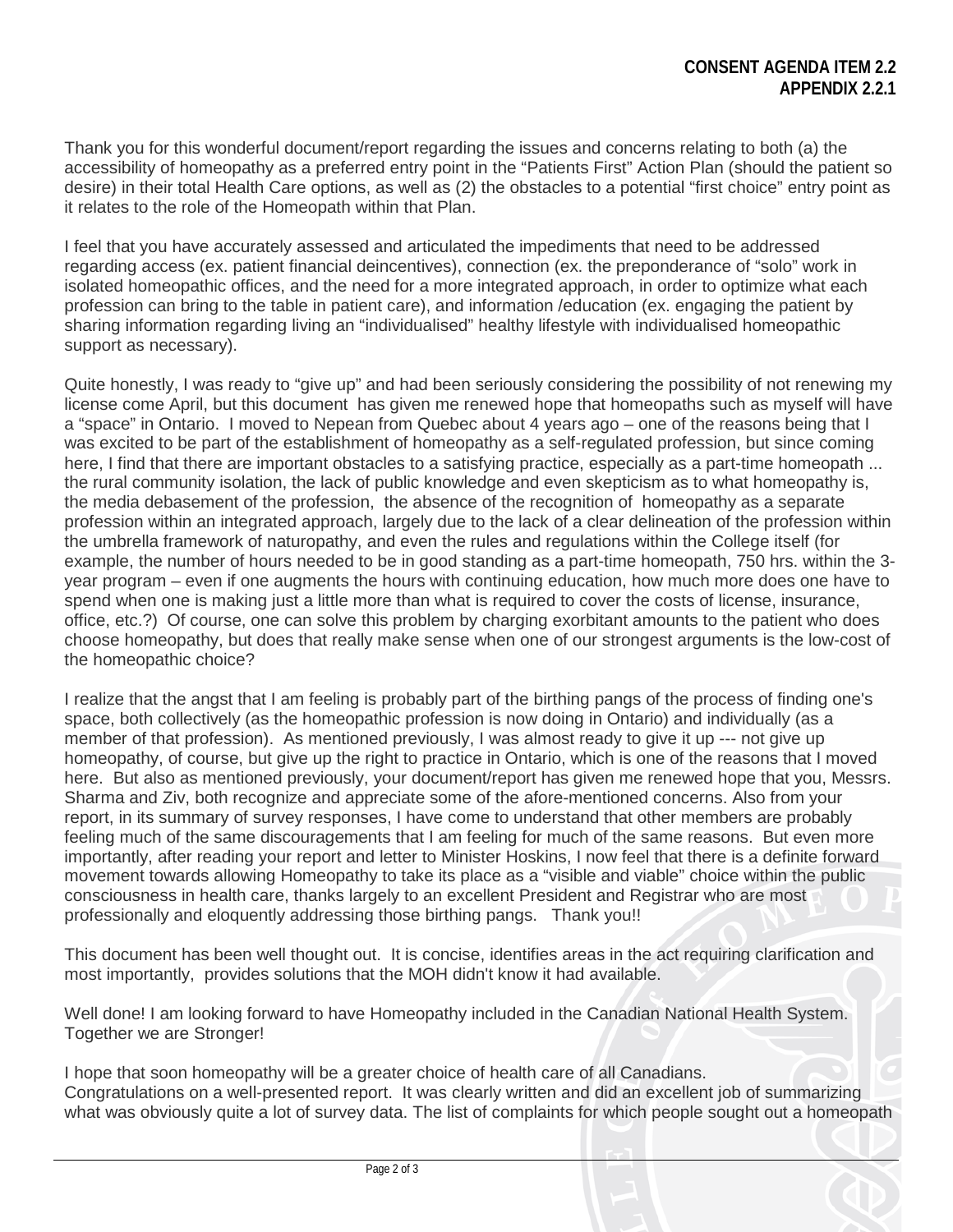### **CONSENT AGENDA ITEM 2.2 APPENDIX 2.2.1**

was impressive! Equally, the section showing the costs saved by the provincially funded health system made an effective point. Many thanks to all involved in pulling together this report. I hope it finds traction. Cho, It is highly appreciated the research feed back. In addition to ascertain, to gain confident , or to make sure , how far homeopathy can cure, maintain health, prevent from other diseases which otherwise are outcome of other mal treatment, which leads later on to emergency. Homeopathy treatment avoids emergency condition . At least one hundred approx. patients from all ailments may be treated from each homeopath referred by govt. for research and reduce public fund load. Also may help find interproffessional research . Thanks

I HAVE FILLED OUT A QUESTIONNAIRE ABOUT THIS BEFOR AND I WOULD LIKE TO KNOW THE ROLE THAT HOMEOPATHY WILL BE PLAYING IN WESTERN MEDICINE. IT IS TIME FOR HOMEOPATHY TO BE RECOGNIZED IN WESTERN MEDICINE, CANADIAN MEDICINE. HOMEOPATHY SHOULD BE PART OF OHIP JUST LIKE ALLOPATHIC MEDICINE. WITHOUT THIS HOW CAN HOMEOPATHS GET SUFFICIENT PATIENTS TO LIVE, PAY THE GOVERNMENT THEIR REGISTRATION FEES, INSURANCE ETC.

Based on the CHO Report to Minister of Health and Long Term Care I have considered, that the CHO has done a great job analyzing the opinion of homeopaths about role of homeopathy and integration of homeopathy in the broader health-care system. As a homeopath, I understand the importance of all the issues discussed on the conference based on feedback provided via the survey. I am ensure, that is important to raise the role of homeopaths in health care system by creation opportunity for homeopaths to work in hospitals, nursing homes and other health facilities to make homeopathy more accessible to people. Patients really will benefit from Integration of homeopathy in the broader health care system, and actually can lead to cutting health-care costs through the prevention and treatment of acute and chronic ailments. Thank you.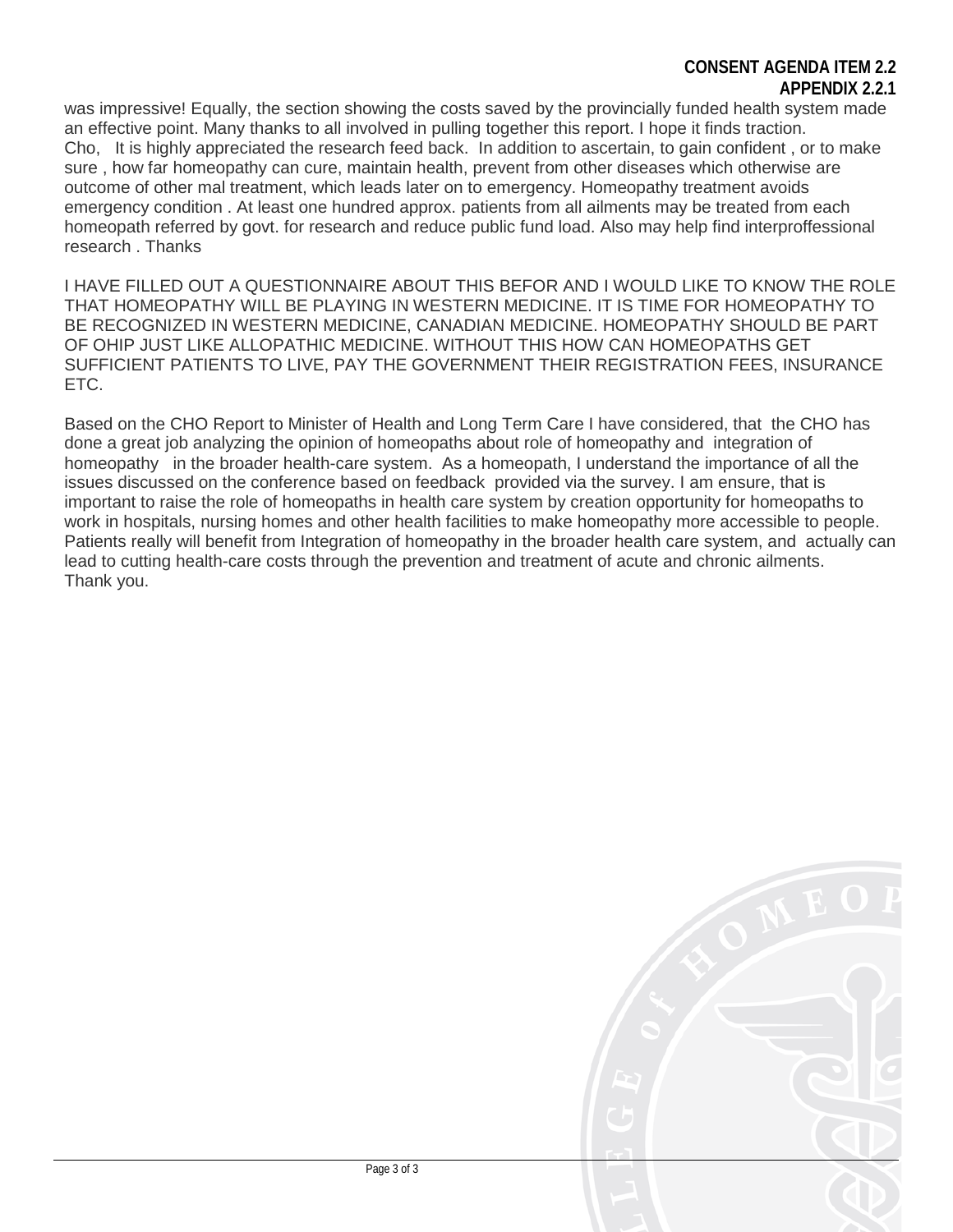CONSENT AGENDA ITEM 2.2 APPENDIX 2.2.2





# transparency

# the public register

practice management resources public protection results

College of Homeopaths of Ontario Practice Management Program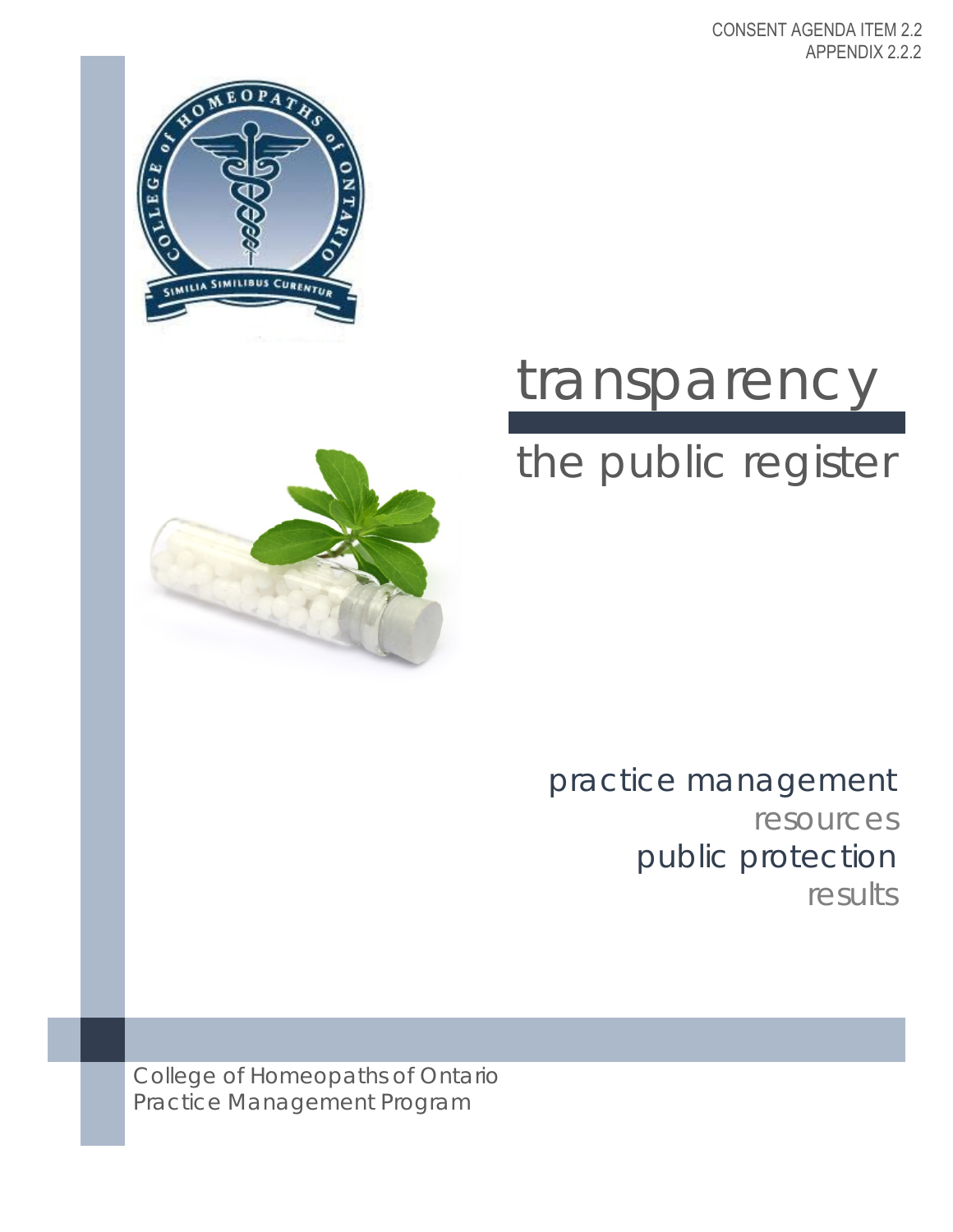# **Changes to the Public Register**

This issue of the CHO Practice Management Program is part 4 of a 4-part series.

Part 1 Stopping Sexual Abuse of Patients Part 2 Protecting Patients Act, 2017 Part 3 Mandatory Reporting Part 4 Transparency: The Public Register

# **Immediate Changes under RHPA effective May 30, 2017**

Bill 87, which was passed in May 2017, is an important piece of legislation for Ontario's patients and for all health regulatory colleges who regulate Ontario's health professions in the public interest.

Bill 87, the *Protecting Patients Act* strengthens the sexual abuse and transparency provisions in the *Regulated Health Professions Act (RHPA)*, and changes how the Colleges move forward in the complaints, investigation and discipline processes.

# **Increased Transparency**

Changes to *Code s. 23, 94(1)(l.2)* increase the amount of information available about registrants on the College's public register. This will include details about certain types of outcomes from the Inquiries, Complaints and Reports Committee (ICRC), and the outcome of a discipline hearing, even if no finding<sup>[1](#page-7-0)</sup> is made against a registrant. This type of information provides the public with a transparent means of determining if their health-care provider has any allegations<sup>[2](#page-7-1)</sup> of complaints, reports, incompetency, or incapacity, and will provide the public with open access to information about the status of complaints, investigations and referrals to the Discipline Committee until the matter has been resolved.

The mandatory, universal content of the Colleges' public register has been expanded to include:

- The date a former member died;
- Oral (but not written) cautions<sup>[3](#page-7-2)</sup> (reprimands);
- Specified Continuing Education or Remediation Program<sup>[4](#page-7-3)</sup>;
- The date and status of referrals to discipline;
- A copy of the specified allegations;
- Acknowledgements<sup>[5](#page-7-4)</sup> and undertakings<sup>[6](#page-7-5)</sup> as long as they remain in effect; and



<span id="page-7-0"></span><sup>1</sup> What is a finding? A finding of misconduct means "a determination, based on a preponderance of the evidence, that misconduct has occurred." www.uslegal.com

<span id="page-7-1"></span><sup>2</sup> What is an allegation or specified allegation? Allegation is the act o[f alleging](https://www.merriam-webster.com/dictionary/allege) something, a positive assertion especially of misconduct, or it may be an assertion unsupported and by implication regarded as unsupportable. (Merriam-Webster Dictionary) In the case of a regulatory health environment, a specified allegation must specify the aspects of the complaint being referred to the Discipline Committee for review. Specified allegations refer to the matter in principle and cite sections of the Act or a profession's professional misconduct regulation.

<span id="page-7-2"></span><sup>3</sup> What is an oral or written caution? A caution is educational in nature; it is not a sanction. It is advisory in nature and intended to be remedial. (R. Steinecke, A Complete Guide to RHPA, 5-55)

<span id="page-7-5"></span><span id="page-7-4"></span><span id="page-7-3"></span><sup>4</sup> What is a Specified Continuing Education or Remediation Program or SCERP? A SCERP has the potential to address minor practice concerns through non-disciplinary means and is consistent with the College's public interest mandate. …the word "specified" suggests that the direction should set out the substantive elements of the program. Also the upgrading should relate to the concerns identified by the Inquiries Complaints and Reports Committee (R. Steinecke, A Complete Guide to RHPA, 5-57, 5.58)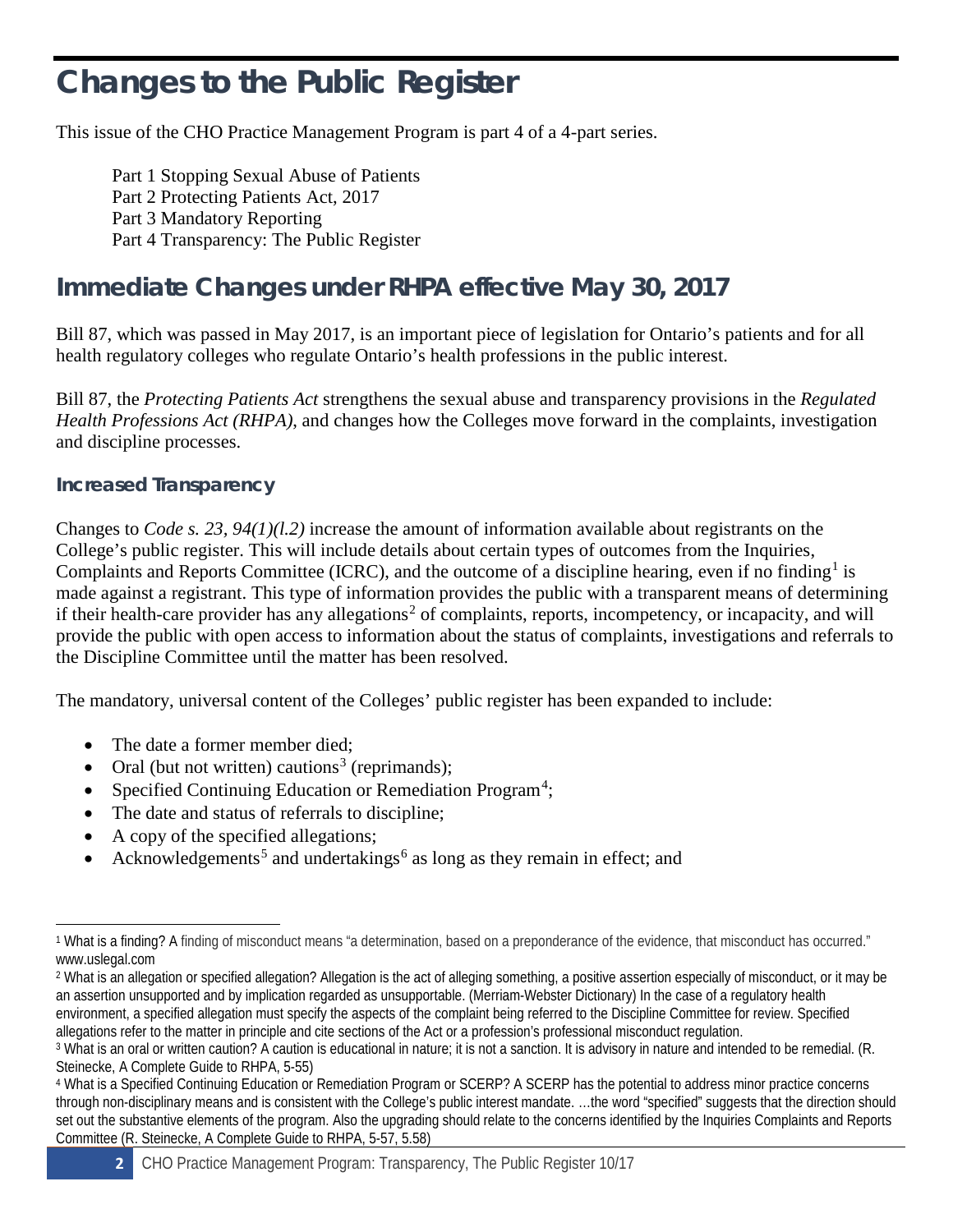The result of disciplinary decisions/findings, including a synopsis of the finding (even where no finding was made) and of the content of the reprimand. Where the discipline panel finds the allegations against a member have not been proven, the reasons must be posted on the public register for 90 days unless the member asks for it to be kept on longer.

In fitness-to-practice cases, the public register must show any finding of incapacity and the order made (subject to the limitations on publishing personal health information about members found in s. 23(8) of the *Code*).

The "pardon" provision has been amended to prevent the removal from the public register of any findings of sexual abuse (i.e., including behaviour, remarks and touching). As such these items become a permanent part of the registrant's public record. (Code 23(11)).

Also, the Minister will be able to make a regulation requiring additional information to be placed on the public register (RHPA section 43(1)t).

The College has an explicit duty to post all information promptly. The Registrar has a duty to correct information about professional negligence or malpractice findings where the registrant demonstrates to the Registrar that the information is incomplete or inaccurate.

# **Future RHPA Changes - Transparency**

**New Mandatory Self-Reporting Obligations for Registrants upon proclamation of changes to Code s. 85.6.3 and 85.6.4** 

Two new self-reporting obligations have been created:

- a) The first requires registrants to report in writing all other regulatory bodies with which they are registered and any findings of professional misconduct or incompetence (but not incapacity) made by those bodies. (This will work in conjunction with section 5 of the CHO Registration Regulation 18/14.)
- b) The second requires registrants to report in writing all charges for an offence and any resulting bail conditions or other similar restrictions. RHPA does not distinguish between minor (e.g., speeding) and serious offences. It is the role of the College to review the materials provided and determine if the charges impact the registrant's ability or suitability to practice the profession safely and competently. (This will work in conjunction with CHO Bylaw 21.11.)

**Upon proclamation of these changes, RHPA will require registrants to report the following to the College:** 

- **any registration in other professions or regulatory body**
- **any findings of professional misconduct against them with any other body**
- **information about offences, and**
- **information about bail conditions.**

<sup>5</sup> What is an acknowledgement? Conceptually, acknowledgement is closely related to confession, admission, avowal, and recognition. http://restorativejustice.org/ original source: What Is Acknowledgement and Why Is It Important? Source: (2003) In Carol A.L. Prager and Trudy Govier, Dilemmas of Reconciliation: Cases and Concepts. Waterloo, ON: Wilfrid Laurier University Press. Pp. 65-89. <sup>6</sup> What is an undertaking? ICRC may negotiate an undertaking from the member as to his or her future conduct. (R. Steinecke, A Complete Guide to RHPA, 5-59) It may set out expectations and a commitment from the registrant to follow through on the commitment.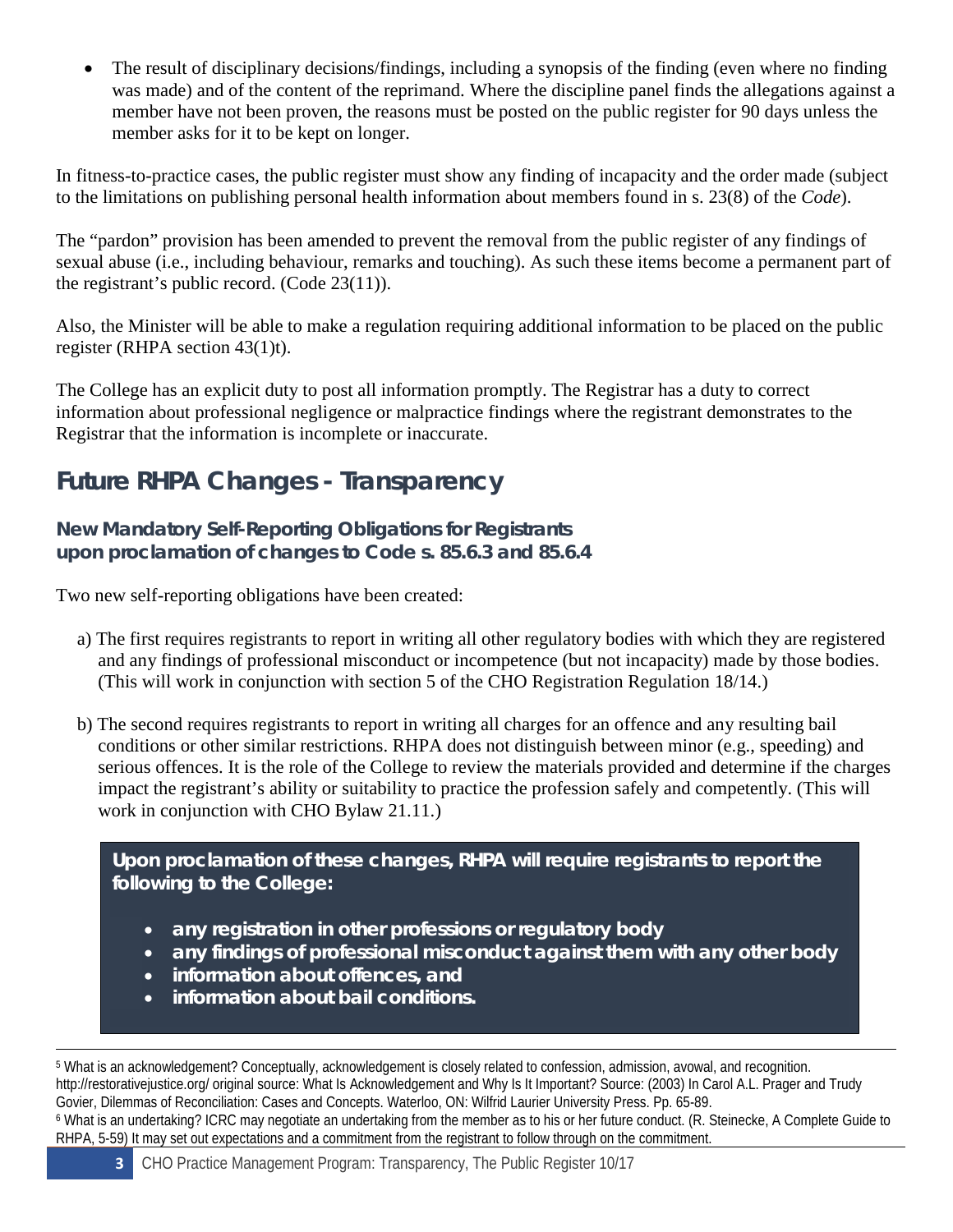In addition to requirements related to reporting information about themselves, every registrant must also adhere to mandatory reporting requirements as they relate to other professionals and to patient care. These reporting obligations include sexual abuse, offences and professional negligence or malpractice, and professional misconduct, incompetence and incapacity by a registrant of this or any other regulated health-care profession. Additionally, every registrant has the obligation to report any case of suspected child abuse or neglect or suspected abuse of a senior citizen or elder. Refer to CHO Practice Management Program part 3 on Mandatory Reporting, as well as the full CHO Professional Practice Standard 12 Mandatory Reporting on Patient Care for full details of your obligations.



College of Homeopaths of Ontario 163 Queen Street East, Fourth Floor Toronto, Ontario M5A 1S1

> (416) 862-4780 (844) 862-4780

[programs@collegeofhomeopaths.on.ca](mailto:info@collegeofhomeopaths.on.ca) www.collegeofhomeopaths.on.ca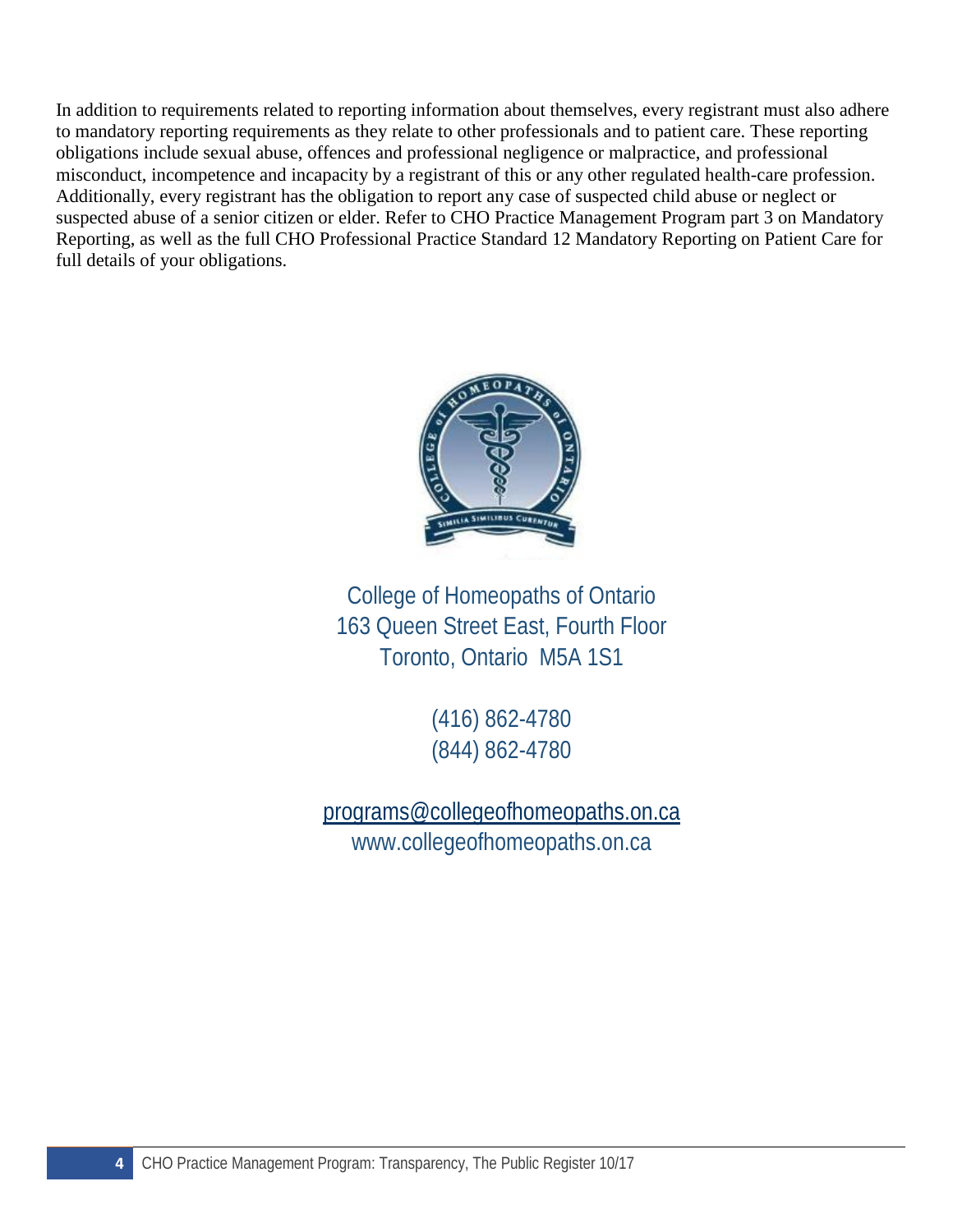**FHRCO** 

#### **ORPSO**

Federation of Health Regulatory Colleges of Ontario

**| Legislative Update – What Happened in January 2018?**

#### *Prepared by Richard Steinecke*

#### **In this Issue:**

- Controlled act of psychotherapy proclaimed into force as of December 30, 2017, see p. 1
- Diagnostic Medical Sonographers regulated as of January 1, 2018, see p. 1

#### **Bonus Features:**

- Cross-Border Internet Practice, see pp. 2-3
- Proving Patterns, see p. 3
- You Gotta Come to the Party to Dance, see p. 4
- Inferences vs. Speculation, see pp. 4-5
- Short Term Gain for Long Term Pain, see p. 5

#### **Ontario Bills**

*(See [www.ontla.on.ca\)](http://www.ontla.on.ca/)* 

The Legislature was not in session during January.

#### **Proclamations**

*(See [www.ontario.ca/en/ontgazette/gazlat/index.htm\)](http://www.ontario.ca/en/ontgazette/gazlat/index.htm)*

There were no relevant proclamations gazetted this month.

#### **Regulations**

*(See [www.ontario.ca/en/ontgazette/gazlat/index.htm\)](http://www.ontario.ca/en/ontgazette/gazlat/index.htm)*

*Psychotherapy* – A regulation has been made providing a general exemption from performing the controlled act of psychotherapy for two years and to exempt social work and social service work students who are performing psychotherapy in the course of their training (O. Reg. 570/17 *-* Gazetted January 6, 2018).

*Diagnostic Medical Sonographers* – As reported in the last issue, the registration regulation enabling the registration of diagnostic medical sonographers, effective January 1, 2018, and the related authorized act regulation have been enacted (O. Reg. 564/17 and 565/17 – Gazetted January 6, 2018). In addition, the controlled acts regulation under the *RHPA* has been amended to authorize such procedures and exempting midwives and nurses in some circumstances (O. Reg. 566/17 – Gazetted January 6, 2018).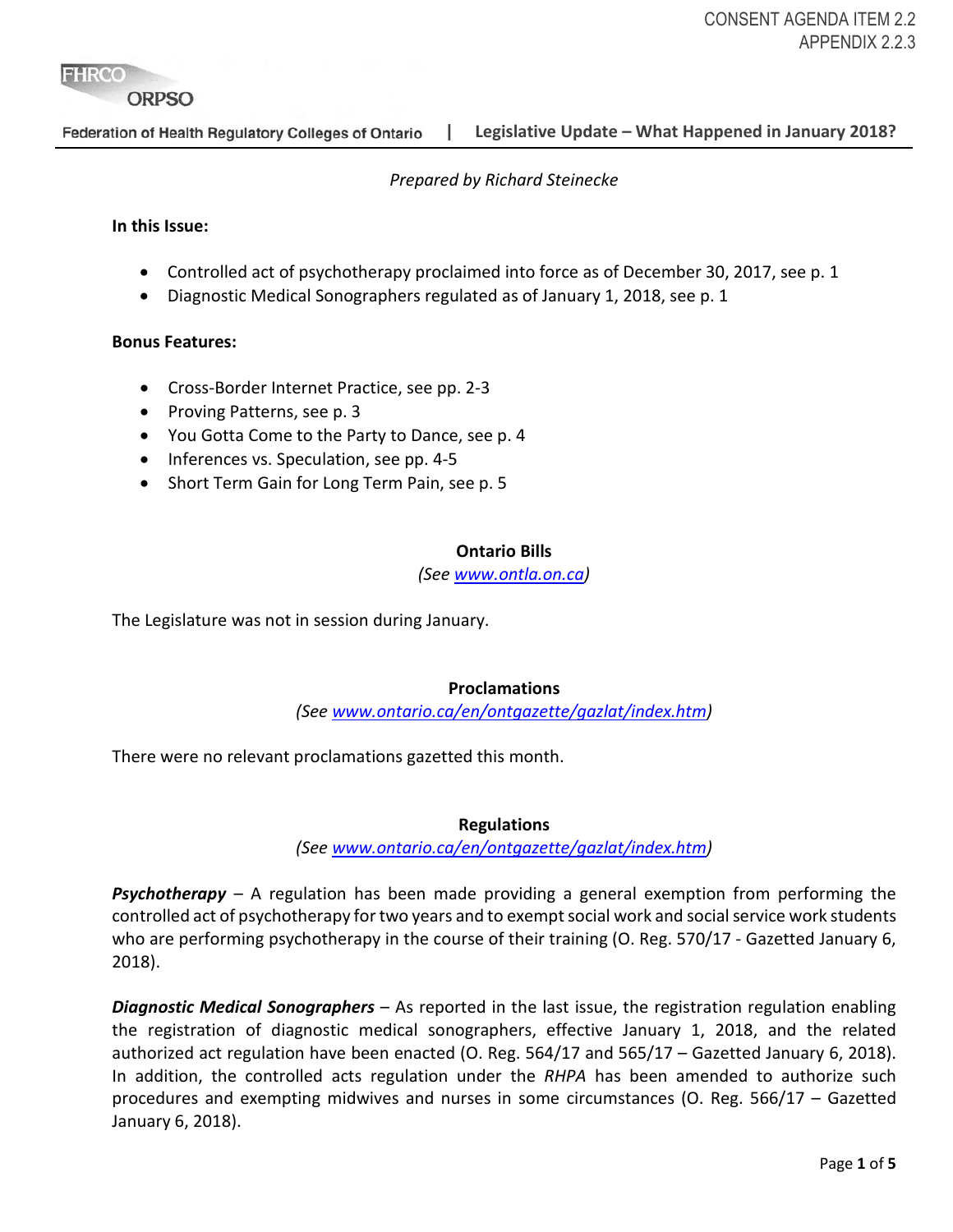#### **Proposed Regulations Registry**

*(See [http://www.ontariocanada.com/registry\)](http://www.ontariocanada.com/registry)*

There are no relevant consultations pending.

#### **Bonus Features**

*(Includes excerpts from our Blog and Twitter feed found at [www.sml-law.com\)](http://www.sml-law.com/)*

#### **Cross-Border Internet Practice**

An important decision was rendered recently by the Ontario Superior Court on the cross-border internet practice of professions. In *College of Optometrists of Ontario v. Essilor Group Canada Inc.*, 2018 ONSC 206, two regulators (the College of Opticians of Ontario was also a party) obtained an injunction against a major internet supplier of contact lenses and eyeglasses requiring it to comply with Ontario rules relating to dispensing eyewear. Essilor (the parent of Clearly and Coastal) operated out of British Columbia. Essilor tried to portray the application as turf protection to guard the commercial interests of optometrists and opticians. The Court viewed that argument as irrelevant; the issue was whether the cross-border, online dispensing of lenses and eyeglasses was permitted by the legislation.

The Court first addressed whether the actions of Essilor breached the Ontario legislation by "dispensing" eyewear, which is a controlled act. The Court noted that while the controlled act scheme in the legislation was designed to prevent harm, one had to interpret the language of the provision and not conduct a risk-assessment of the specific conduct in the case. The Court concluded "that 'dispensing' is not a singular act but a series of acts that encompass the making, adjustment (fitting) and delivery of" eyewear. Under the Essilor business model, no Ontario-registered practitioner was responsible for performing these functions. That outcome was contrary to the purpose of the provisions (i.e., ensuring the provision of proper health care by qualified and authorized professionals). It was evident to the Court that Essilor was making and delivering contact lenses and eyeglasses.

The second issue was whether Ontario legislation applied in circumstances where almost everything Essilor did occurred in British Columbia. The Court indicated that it should not take an "old-world understanding of place and time". The location of the action should not be assessed on a purely commercial transaction basis (i.e., which determines for insurance purposes where the point of "delivery" occurs), as is done under the Civil Code in Quebec. Rather, location should be determined in a manner consistent with the purpose of the provisions. Under this approach the Court looked for whether there was a "sufficient connection" between the conduct and Ontario. The Court said that a "purposive analysis of the legislation demonstrates that this situation is best characterized not as a contract for the sale of eyeglasses, but as the delivery of health care."

The Court engaged in a fascinating discussion of the location of events over the internet. It cited authorities viewing such interactions as occurring "both here and there" and sometimes even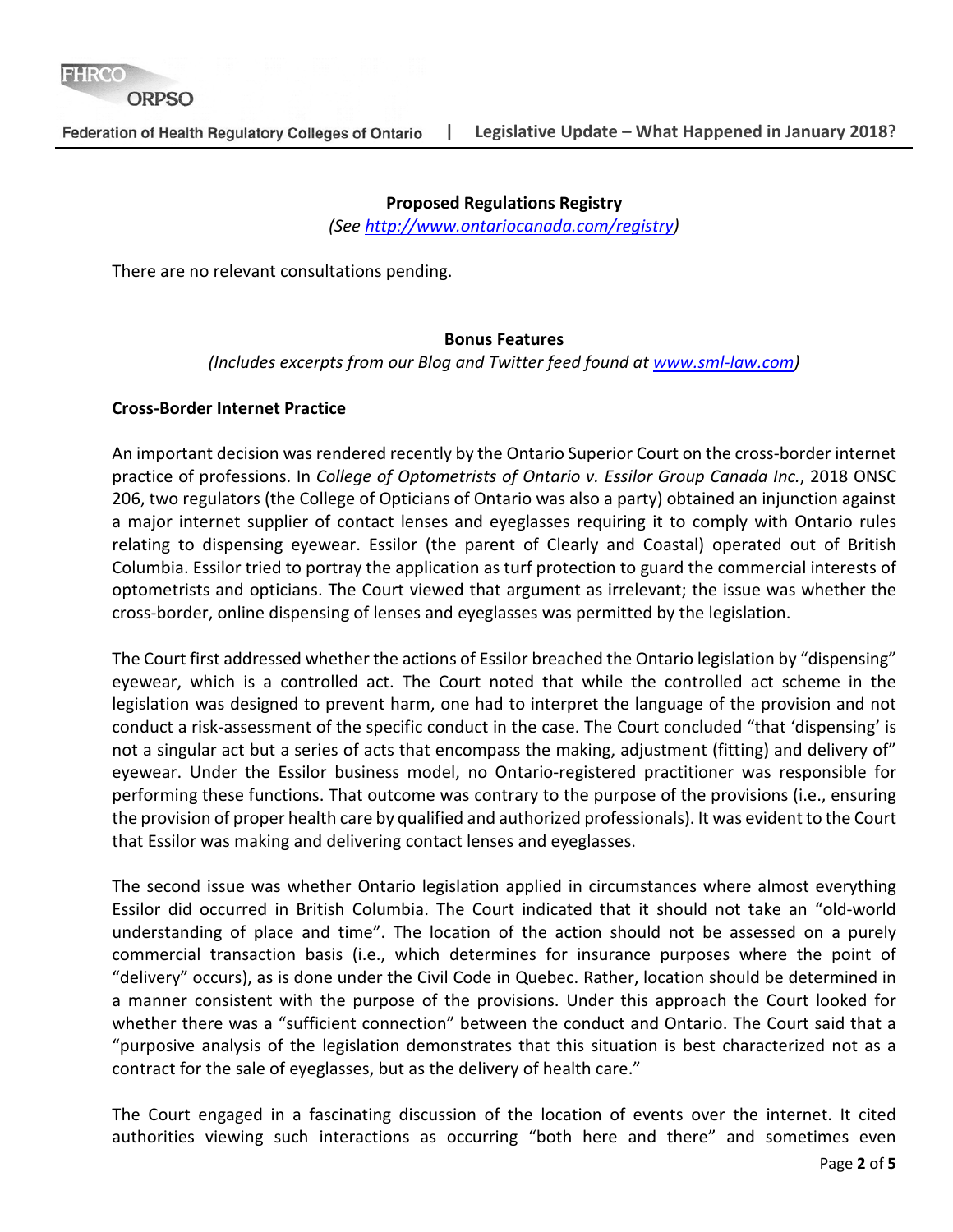#### **ORPSO**

Federation of Health Regulatory Colleges of Ontario

"everywhere". The Court concluded that where the order was placed by an individual in Ontario and the eyewear was received in Ontario, presumably to be used in Ontario, there was a sufficient connection to Ontario. "To find otherwise would mean the eyeglasses are provided without obligation to adhere to Ontario regulation." The Court was also not swayed by the fact that ordering lenses and eyeglasses online was permitted in British Columbia; such a change in the law in Ontario should be done by the legislature, not the courts.

In passing, the Court noted that the regulatory rules of Ontario also applied to internet practice within Ontario. Internet providers that are based in Ontario and dispense eyewear to Ontario clients need to comply with all Ontario rules.

This case provides some urgently needed clarity on the issue of cross-border internet practice.

#### **Proving Patterns**

One of the most difficult allegations to prove during discipline is regarding conduct that is only misconduct if done cumulatively. For example, being rude on one occasion is rarely conduct deserving of sanction. However, a pattern of rude conduct may demonstrate a lack of professionalism particularly where the practitioner knows that there have been concerns and particularly where they are warned about it. Then the conduct moves from the category of inadvertence or a slip into the classification as deliberate or, at least, indifference to professional duties.

In *MacLeod v Alberta College of Social Workers*, 2018 ABCA 13, a social worker was alleged to have engaged in a pattern of rudeness towards clients, their families and colleagues along with a specific example on a specific day. The Court was concerned that the allegations were not sufficiently particularized to enable the practitioner to know the case he had to meet. In addition, even though the pattern of behaviour had been confined to a two-year window, evidence relating to his entire 25-year career was introduced without consideration as how the unalleged events should be used during the hearing. In fact, the Court was concerned that the finding made by the panel appeared to relate to conduct that was not contained in the notice of hearing, as broad as it was. The Court said:

Those findings might be supported by inferences drawn from evidence of related events, but those related events could not independently support a finding of professional misconduct, or expand the scope of the charges.

While the Court does not appear to be requiring that a pattern of behaviour list every incident with specificity, regulators should be careful not to make general allegations of a pattern of vague conduct (i.e., "rudeness") without ensuring that the practitioner is in a position to have a fair sense of the case they have to meet. And disciplinary tribunals should clearly identify how they have used unalleged conduct in assessing the alleged events.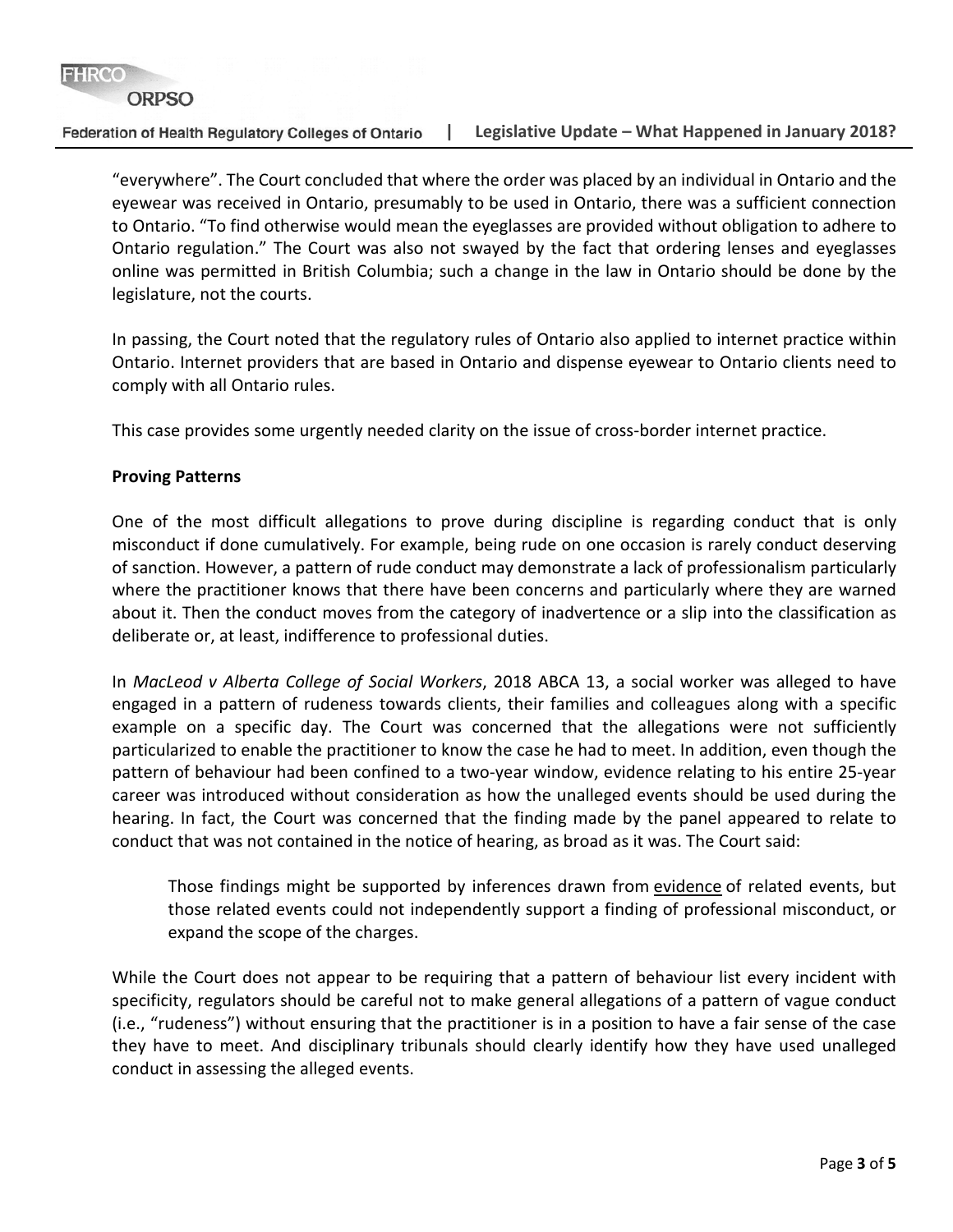#### **ORPSO**

#### Federation of Health Regulatory Colleges of Ontario

#### **You Gotta Come to the Party to Dance**

A self-represented practitioner did not attend their discipline hearing in *Lum v. College of Physiotherapists of Ontario*, 2018 ONSC 567. They then tried to appeal the decision finding them guilty of professional misconduct for failing to attend a caution before the Inquiries, Complaints and Reports Committee. The Divisional Court held that failing to attend the hearing to raise the procedural concerns was sufficient to deny the appeal. This was so even though the practitioner was self-represented ("Ignorance of the law is not an excuse"). The Court also held that the grounds of appeal were without merit:

- 1. That the hearing panel composition overlapped with the panel hearing a motion to exclude prejudicial evidence was neither unfair nor contrary to the panel's rules of procedure permitting a separate panel to conduct preliminary motions;
- 2. There is nothing prejudicial or unfair in the hearing panel referring to the history of the proceedings, including the practitioner's attempts to obtain an injunction to prevent the hearing from proceeding;
- 3. There is no duty on the regulator to specify which portions of the disclosure it will rely upon at the discipline hearing; and
- 4. The sanction for failing to attend at the caution was a reprimand, a suspension until a particular course was successfully completed and costs of \$4500 was "a very reasonable one, having regard to the seriousness of the misconduct".

#### **Inferences vs. Speculation**

In a number of recent cases the courts have said that regulators should base their conclusions on evidence rather than speculation. What is often left unaddressed is the differences between inferences from the evidence (which is permitted), and speculation from the facts (which is not permitted). In *Finkelstein v. Ontario Securities Commission*, 2018 ONCA 61, the Court of Appeal in Ontario stated that reviewing courts should not intervene when a tribunal makes an inference from the evidence even if it is not the inference that the court would have made. That case dealt with insider tipping in the stock market where cases are almost always established through circumstantial evidence.

The Court then went on to accept the following definition of what constitutes an "inference":

"An *inference* is a deduction of fact that may logically and reasonably be drawn from another fact or group of facts found or otherwise established in the proceedings. It is a conclusion the trier of fact *may*, but not must, draw in the circumstances.": David Watt, *Watt's Manual of Criminal Evidence, 2017* (Toronto: Thomson Reuters, 2017), §12.01.

The Court of Appeal reviewed the Divisional Court's handling of the evidence and the reasons of the tribunal and concluded: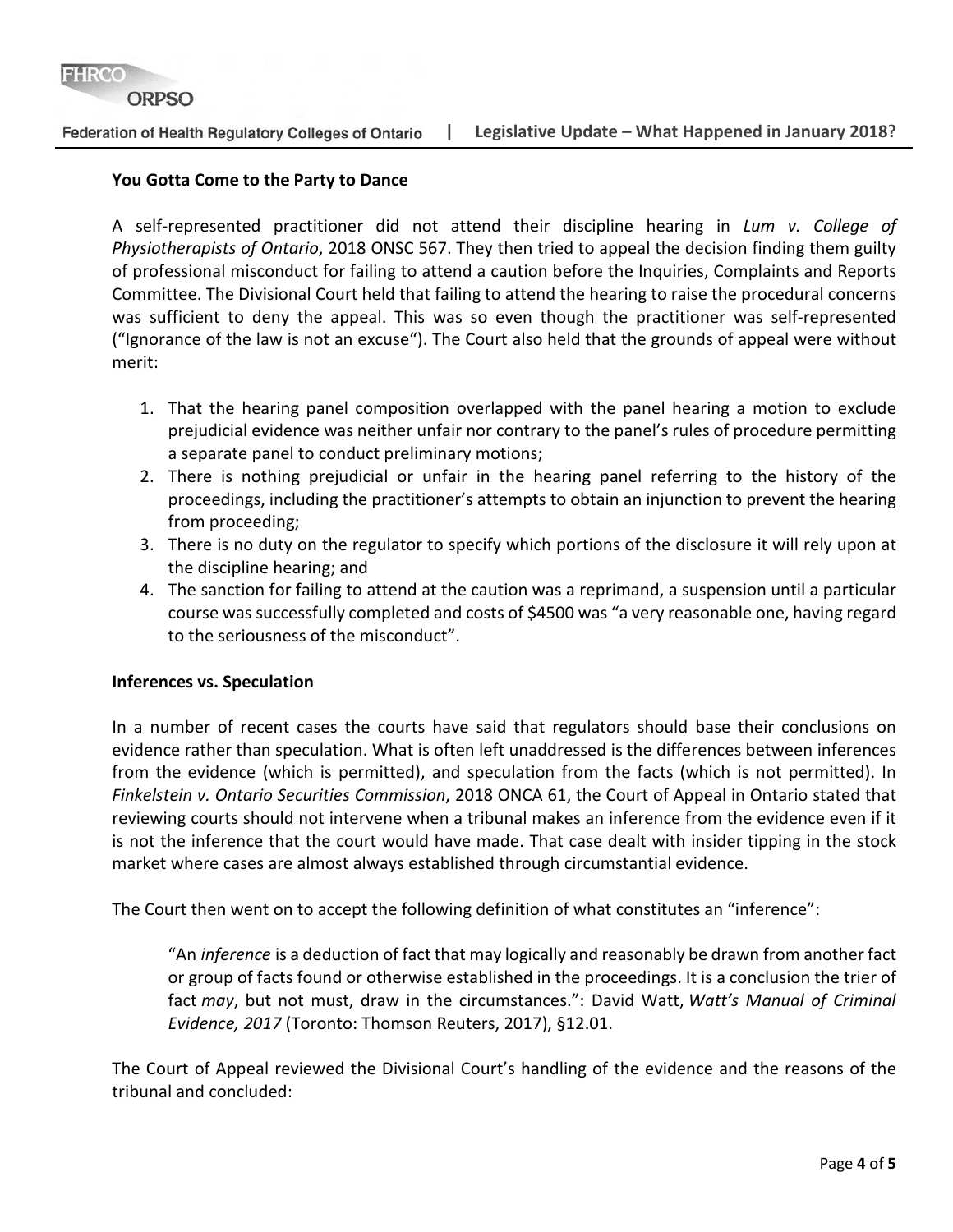#### **ORPSO**

Federation of Health Regulatory Colleges of Ontario **| Legislative Update – What Happened in January 2018?**

> The function of a reviewing court, such as the Divisional Court, is to determine whether the tribunal's decision contains an analysis that moves from the evidence before it to the conclusion that it reached, not whether the decision is the one the reviewing court would have reached: *Ottawa Police Services*, at para. 66. With due respect to the Divisional Court, it failed to do so in the case of the Panel's decision about Cheng. Instead, it impermissibly re-weighed the evidence and substituted inferences it would make for those reasonably available to the Panel. That was an error. The findings of fact made and inferences drawn by the Panel in respect of Cheng were reasonably supported by the record.

The difference between drawing valid inferences and engaging in speculation is a subtle one.

#### **Short Term Gain for Long Term Pain**

When there is a public outcry about extremely inappropriate behaviour alleged against a practitioner, the regulator often feels compelled to reassure the public that such conduct is not acceptable. However, those public statements can then be used to raise issues about prejudgment when the regulator deals with the concerns through its investigation and discipline process. That is what occurred in *Calandrini v. Canada (Attorney General),* 2018 FC 52. The conduct in issue related to reported acts of nudity and sexual harassment and even assault by an RMCP police officer towards his male colleagues. When the media picked up on the issue, the Deputy Commissioner of the RCMP said:

When this came to our attention, we were appalled at what the allegations were. I found it hard to believe that in this day and age that this kind of behaviour would take place in our organization or anywhere else. It is completely unacceptable behaviour. It is abhorrent. The kind of behaviour that was alleged is completely in opposition to our core values.

The Court applied the following test as to whether these comments created an appearance of bias:

To find that discretion has been fettered, the facts before the Court must give rise to a reasonable apprehension that the decision-maker treated another individual's views as binding or conclusive, without the need to consider any other factors or to conduct an independent analysis.

The issue was complicated by the fact that the concerns had already been addressed informally. That informal resolution was subject to review. During that review process the media raised concerns about the case. The officer conducting the review referred the concerns to a discipline hearing. However, in reviewing the entire file (including the steps taken before the media outcry, the notes by the screening person indicating that they did not discuss the matter with the Commissioner and the documentation about the processing of the concerns), the Court was satisfied that there was no fettering of discretion despite the comments made by the Commissioner.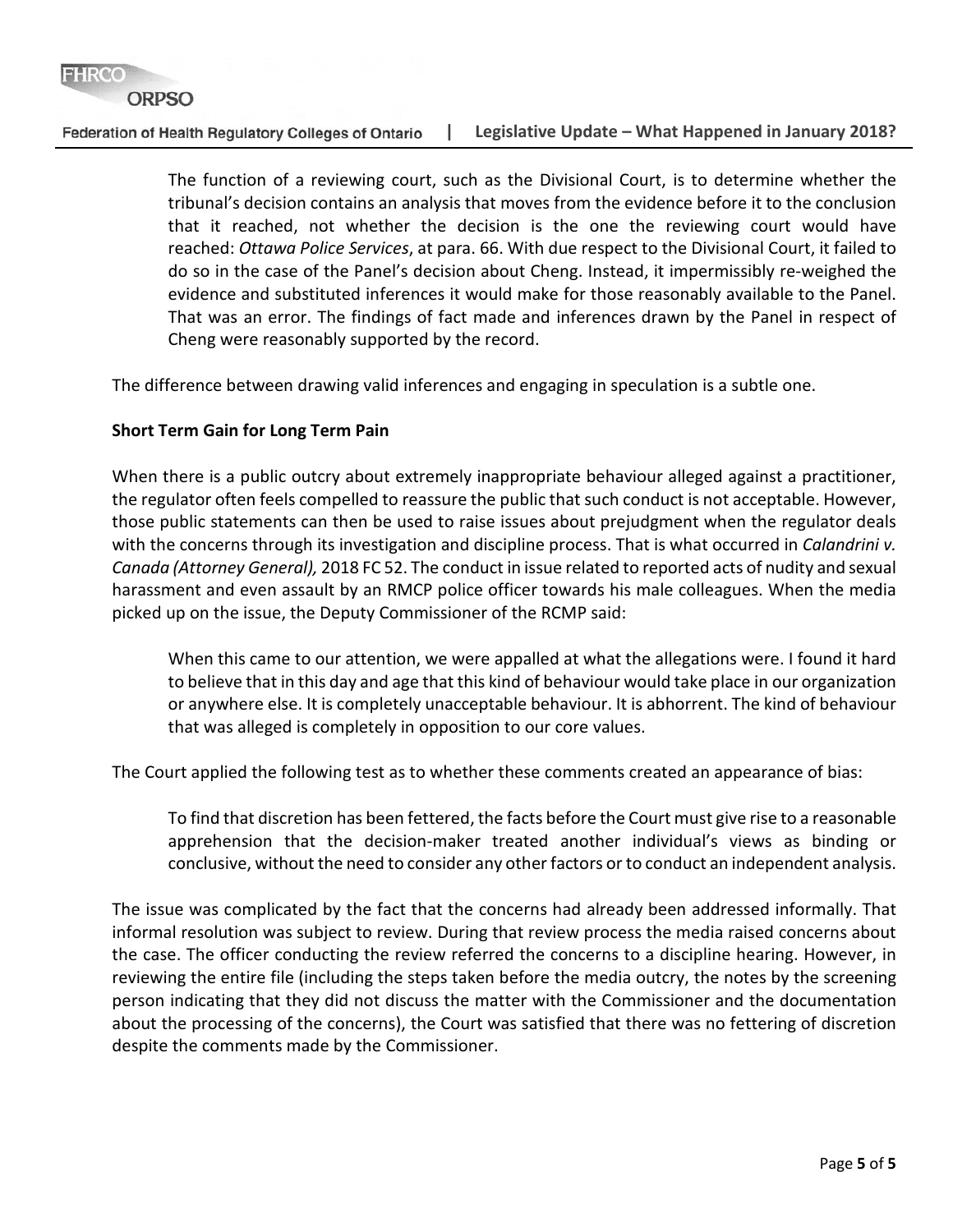#### **Council Meeting College of Homeopaths of Ontario (CHO) Minutes**

#### **Wednesday, October 25, 2017 163 Queen Street East, Toronto**

#### **Present**

#### **Council**

| Council                         |                                                                                                         |
|---------------------------------|---------------------------------------------------------------------------------------------------------|
| <b>Bhupinder Sharma</b>         | Professional (Chair)                                                                                    |
| Sajeev Ampadi (until 3:05 p.m.) | Professional                                                                                            |
| Anna Berger                     | Professional                                                                                            |
| Anna Cardozo                    | Professional                                                                                            |
| Eden Gajraj                     | Public                                                                                                  |
| Gary Kapelus                    | Public                                                                                                  |
| Sanjeev Nayyar                  | Professional                                                                                            |
| Myrna Tulandi                   | Public                                                                                                  |
| <b>Staff and Guests</b>         |                                                                                                         |
| Janet Blanchard                 | Senior Manager, Quality Assurance, Patient Relations, Communications                                    |
| Kathryn Harvey                  | Communications Officer (recorder)                                                                       |
| Basil Ziv                       | Registrar                                                                                               |
|                                 | Raj Manchanda (via Skype, item 6) Director General of India's Central Council on Research in Homeopathy |

#### **Regrets**

| nuyuu            |               |
|------------------|---------------|
| Haroula Battista | Professional  |
| Clare Beckton    | <b>Public</b> |
| Shirelle Goodman | Public        |
| Mark Heller      | Public.       |
| Ananda More      | Professional  |
|                  |               |

Kathy Steffan (item 7.1) Auditor, Welch LLP<br>Abu Jammeh (item 7.1) Auditor, Welch LLP Abu Jammeh (item 7.1) Auditor, Welch LLP

#### **Observers**

Natasha Zarubin (9:30 to 11:45) Registrant

Melissa Chase (9:30 to 11:45) Ministry of Health and Long-Term Care

#### **1 Call to Order**

The Chair called the meeting to order at 9:40 a.m. and conducted a roll call. The Chair acknowledged receipt of letters of resignation from Clare Beckton and Haroula Battista. Two new public members have been identified by the Health Board Secretariat and will be joining Council in the coming months.

## **1.1 Welcome and Introduction of New Council Member**

The Chair introduced new public member Gary Kapelus.

#### **2.1 Adoption of Agenda**

*(Appendix 2.1 Agenda, Council Meeting, October 25, 2017)*

**Motion # 1: To adopt the agenda as presented.** Moved by M. Tulandi, seconded by A. Berger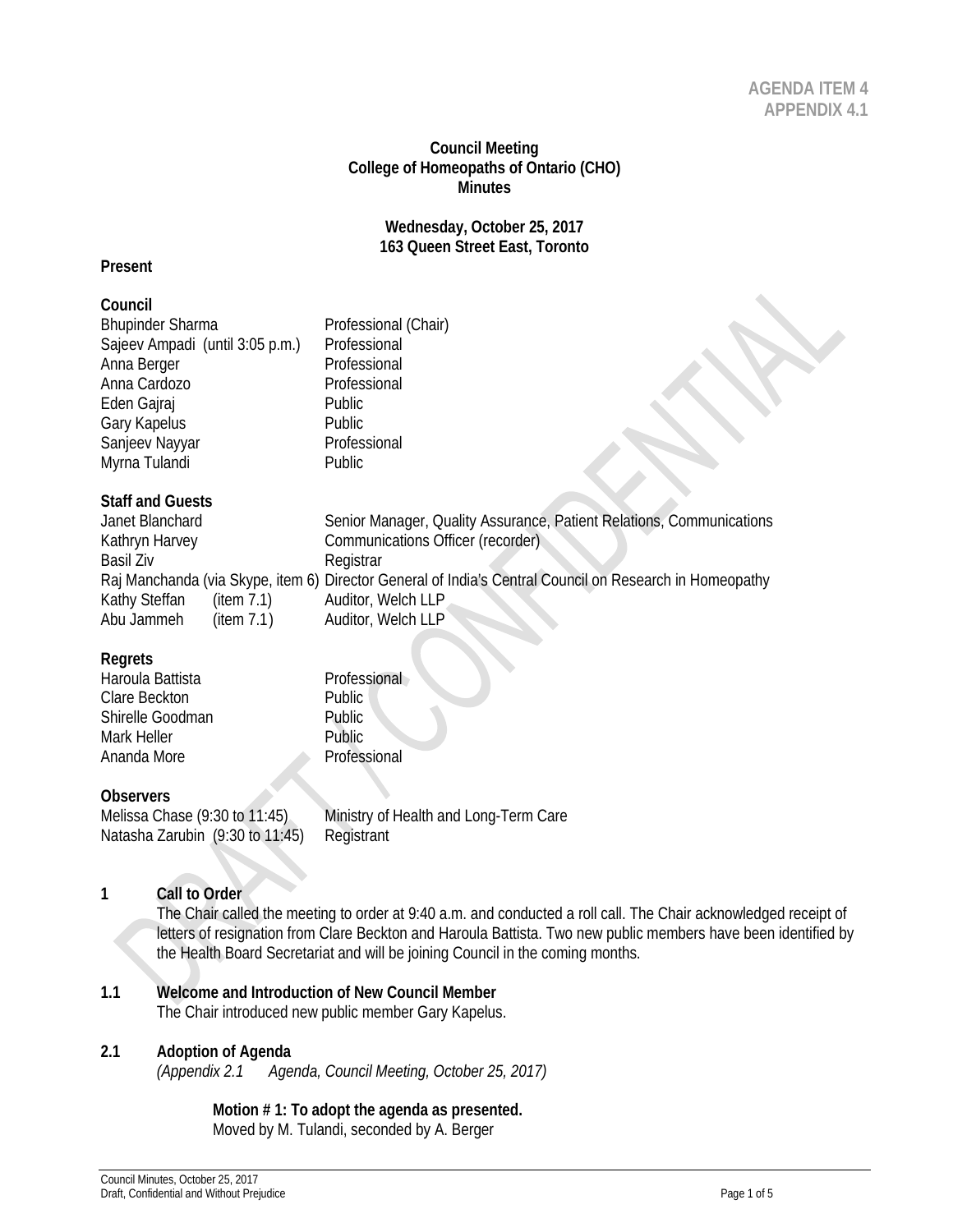#### **That Council adopt the agenda.** *CARRIED*

#### **2.2 Adoption of Consent Agenda**

*(2.2.1 Annual Report, 2016-2017) (2.2.2 Practice Management Program Module 1:* Protecting Patients Act 2017 *- Stopping Sexual Abuse) (2.2.3 Practice Management Program Module 2:* Protecting Patients Act 2017 *- Ministerial Powers, Transparency, Immunization) (2.2.4 Practice Management Program Module 3: Mandatory Reporting)*

**Motion # 2: To adopt the consent agenda as presented.** Moved by E. Gajraj, seconded by A. Cardozo

**That Council adopt the consent agenda.** *CARRIED* 

- **3 Declaration of Conflict of Interest** None declared.
- **4 Approval of Minutes**
- **4.1 Approval of Minutes, June 5, 2017** *(Appendix 4.1 Minutes, Council Meeting, June 5, 2017)*

The minutes were reviewed.

**Motion # 3: To approve the minutes of June 5, 2017** Moved by A. Cardozo, seconded by S. Nayyar

**That Council adopt the minutes of the June 5, 2017 meeting as presented.** *CARRIED (G. Kapelus abstaining)*

#### **5 Reports**

#### **5.1 Registrar's Report**

*(Appendix 5.1 Registrar's Report: Health Canada Consultation)*

The Registrar acknowledged the work of staff in meeting challenges related to transparency and Bill 87 as well as dealing with such operational issues as finding new space. New Council member G. Kapelus was recognized for his experience and welcomed. The Registrar described his involvement in Health Canada's consultation on product labelling, during which he has represented the College's position and mandate, stressing the importance of accessibility to remedies. As well, it was noted that the OHA and HMAC have begun the process of amalgamation.

#### **5.2 President's Report**

The President described a number of meetings he had attended with the associations and Health Canada, as well as ongoing work with College committees and staff.

#### **6 Memorandum of Understanding**

*Secretary's note: R. Manchanda joined the meeting by Skype for the duration of item 6.*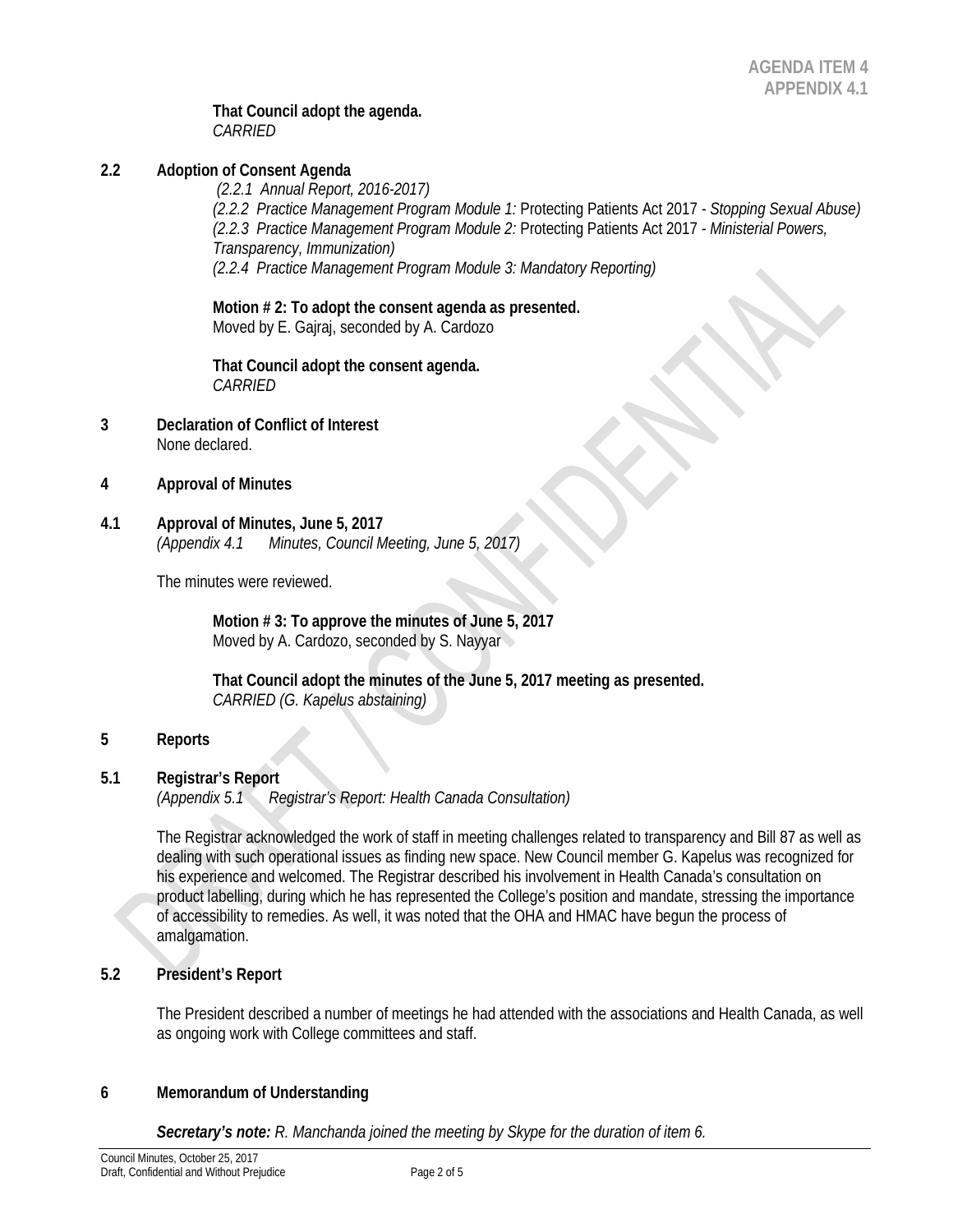- **6.1 MOU – The essence of interprofessional collaboration, homeopathy's place within mainstream health care**
- **6.2 Research - Establishment of joint projects, children's diseases, senior care, mental health**

#### **6.3 Health care in remote areas**

Dr. Raj. Manchanda joined the meeting by Skype to provide Council with an overview of homeopathy in India and an update on the Memorandum of Understanding between the CHO and India's Central Council on Research in Homeopathy.

#### **7 Finances**

#### **7.1 Audited Financial Statements**

*(Appendix 7.1 Audited Financial Statements)*

Kathy Steffan and Abu Jammeh of Welch LLP presented the 2016-2017 audited financial statements, noting that the audit had been completed with the full cooperation of the College..

**Motion # 4: To approve the 2016-2017 audited financial statements for posting.** Moved by M. Tulandi, seconded by S. Ampadi

**That Council approve the 2016-2017 audited financial statements for posting on the College's website.** *CARRIED*

**Motion # 5: To appoint Welch LLP Chartered Professional Accountants as auditor for 2017-2018.** Moved by E. Gajraj, seconded by A. Cardozo

**That Council appoint Welch LLP Chartered Professional Accountants as auditor for 2017-2018.** *CARRIED*

#### *Secretary's note:*

*As permitted by the* Regulated Health Professions Act, 1991*, Schedule 2, section 7.2 there are times when it is appropriate for Council to discuss matters* in camera*. These include matters of public security; financial or personal or other matters of such a nature that it is desirable to avoid public disclosure; information related to a person involved in a criminal proceeding or civil suit; personnel matters or property acquisition; or instructions to be given to or opinions received from legal counsel. A meeting or any portion of a meeting held in camera is not open to the public.* 

> **Motion # 6: To move** *in camera* Moved by Sajeev Ampadi, seconded by A. Cardozo

**That Council move** *in camera* **at 12:10 p.m.** *CARRIED* 

#### **9 Governance**

#### **9.1 Committee Reorganization**

*(Appendix 9.1 Report Form: Committee Reorganization)*

The proposed slate of committee appointments was reviewed. A. Berger volunteered to take the ICRC position vacated by H. Battista.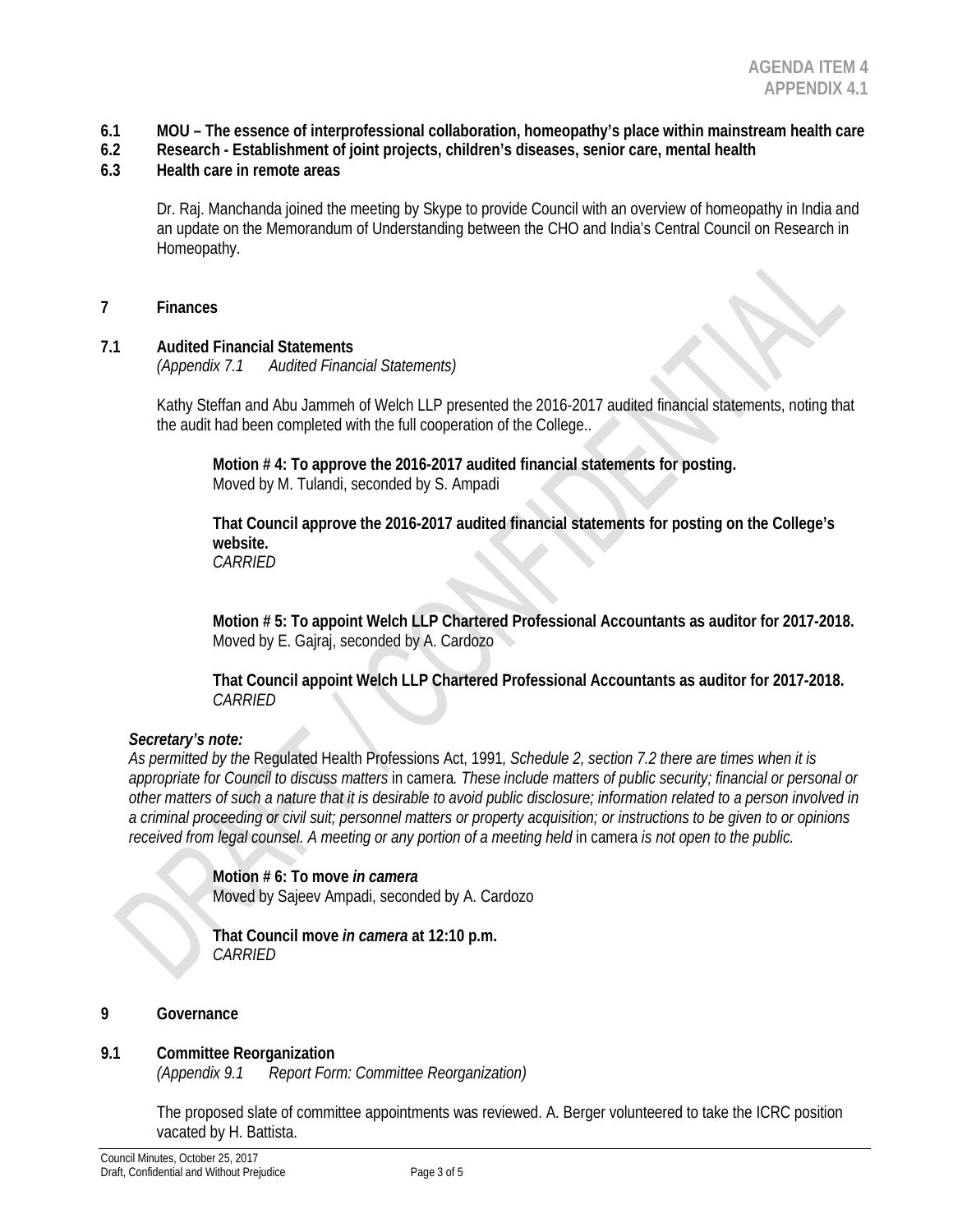**Motion # 11: To approve proposed committee appointments** Moved by M. Tulandi, seconded by E. Gajraj

**That Council approve the new slate of committee appointments as presented.** *CARRIED*

#### **10 Consultation/Communications**

**10.1 60-Day Consultation on Proposed Bylaw Change** *(Appendix 10.1: Consultation Package)*

Council members reviewed the consultation package outlining the rationale for increasing the annual renewal fee.

**Motion # 12: To approve the consultation package as presented.** Moved by G. Kapelus, seconded by A. Cardozo

**That Council approve for distribution the material outlining the proposed revision to Bylaw 19.03.** *CARRIED* 

#### **10.2 Integration Report to Ministry**

(*Appendix 10.2: More than Just a Matter of Choice: How integrating homeopathy will increase efficiency, improve outcomes, reduce costs, and respect patient preferences in Ontario's health-care system)*

Council reviewed the Phase I report based on registrant input gathered via conference panel discussions and registrant surveys.

**Motion # 13: To approve the integration report as presented.** Moved by S. Ampadi, seconded by A. Cardozo

**That Council approve for distribution the report** *More than Just a Matter of Choice: How integrating homeopathy will increase efficiency, improve outcomes, reduce costs, and respect patient preferences in Ontario's health-care system***.** *CARRIED* 

- **10.3 Update on Bill 87** *Addressed as part of Registrar's Report.*
- **11 Quality Assurance Update** *Deferred*
- **12 Other Business** None**.**

#### **13 HBS Meeting and Preparation Time** One full day preparation, one full day meeting Start time: 9:40 a.m. End time: 3:18 p.m.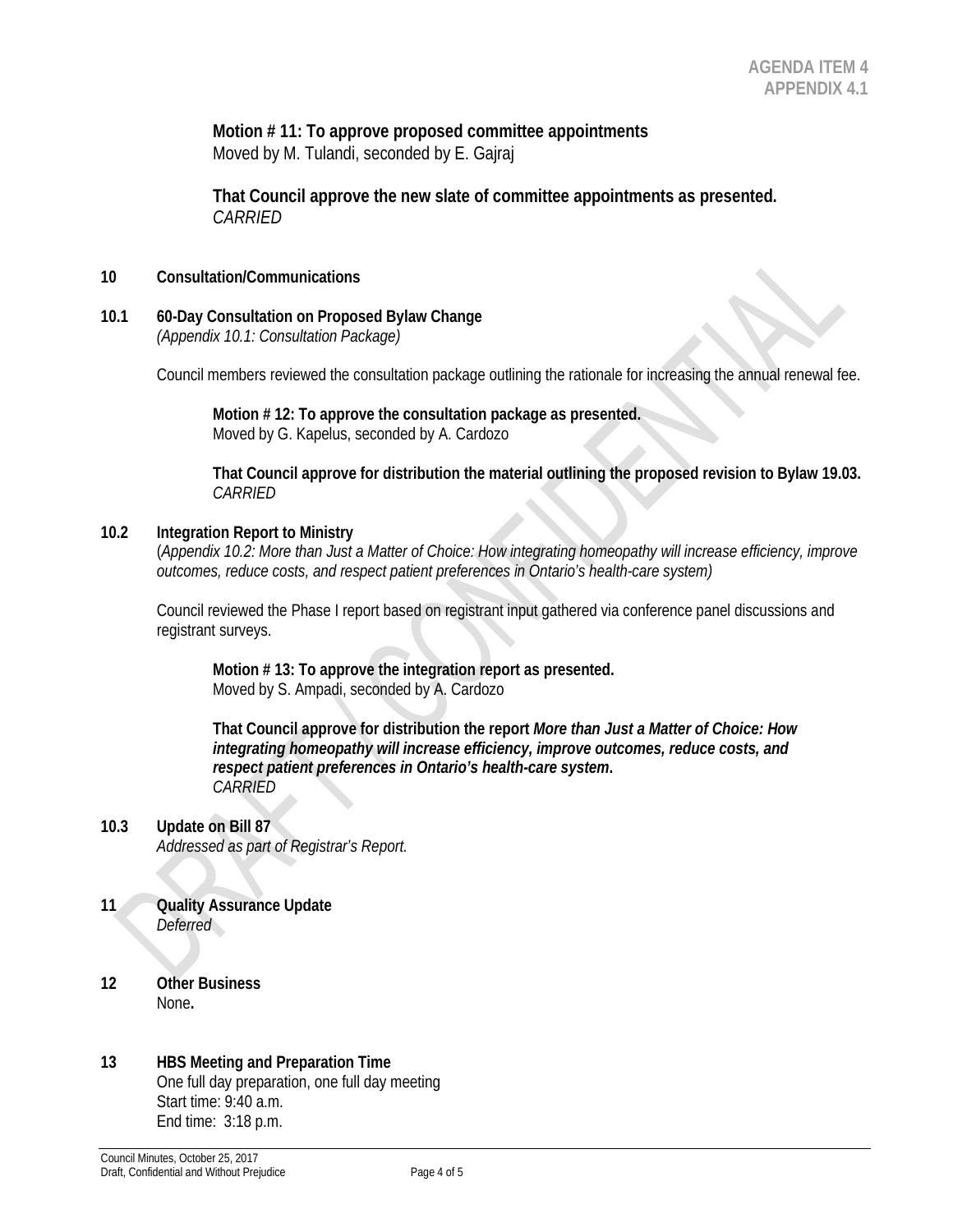$\lambda$ 

V

X

# **14 Adjournment**

**Motion # 14: To adjourn** Moved by E. Gajraj, seconded by A. Cardozo

**That Council adjourn at 3:18 p.m.** *CARRIED* 

The Chair agrees these minutes are an accurate reflection of the meeting.

| Bhupinder Sharma, Chair | Date |
|-------------------------|------|
|                         |      |
|                         |      |
|                         |      |
|                         |      |
|                         |      |
|                         |      |
|                         |      |
|                         |      |
|                         |      |
|                         |      |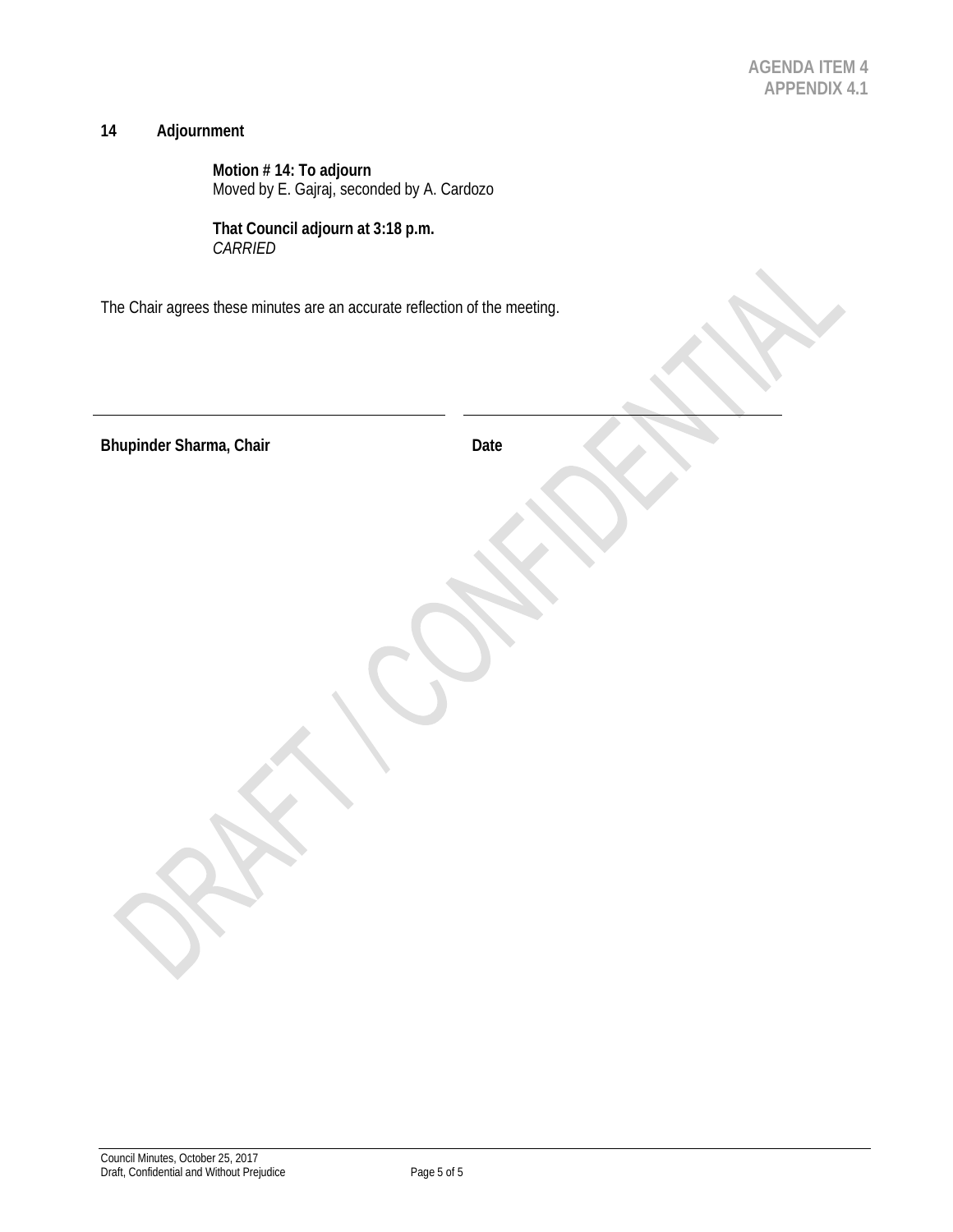# **COLLEGE OF HOMEOPATHS OF ONTARIO REPORT FORM**

| MEETING/DATE: | COUNCIL, FEBRUARY 7, 2018                          | <b>DECISION</b><br><b>DISCUSSION</b> | χ      |
|---------------|----------------------------------------------------|--------------------------------------|--------|
| DATE:         | <b>FEBRUARY 1, 2018</b>                            | <b>INFORMATION</b>                   | $\Box$ |
| <b>ITEM:</b>  | Change to Bylaw 19.03<br><b>Annual Renewal Fee</b> |                                      |        |
| PRESENTED BY: | <b>BASIL ZIV</b>                                   |                                      |        |

**OBJECTIVE OF THIS REPORT** (relevance to the business of Council, potential impact/outcome of decision): To follow up on consideration of a change to bylaw 19.03.

**BACKGROUND:**

Council approved the bylaw change in principle in October 2017 and, as required, the College conducted a 60-day public consultation. The consultation period ended on January 24, 2018. [See Appendix 8.1.]

#### **RECOMMENDATION**

Implement as approved in principle.

**PROPOSED RESOLUTION**

Be it resolved that Council increase the annual renewal fee for registrants in the Grandparented and Full classes to \$1250, effective February 15, 2018.

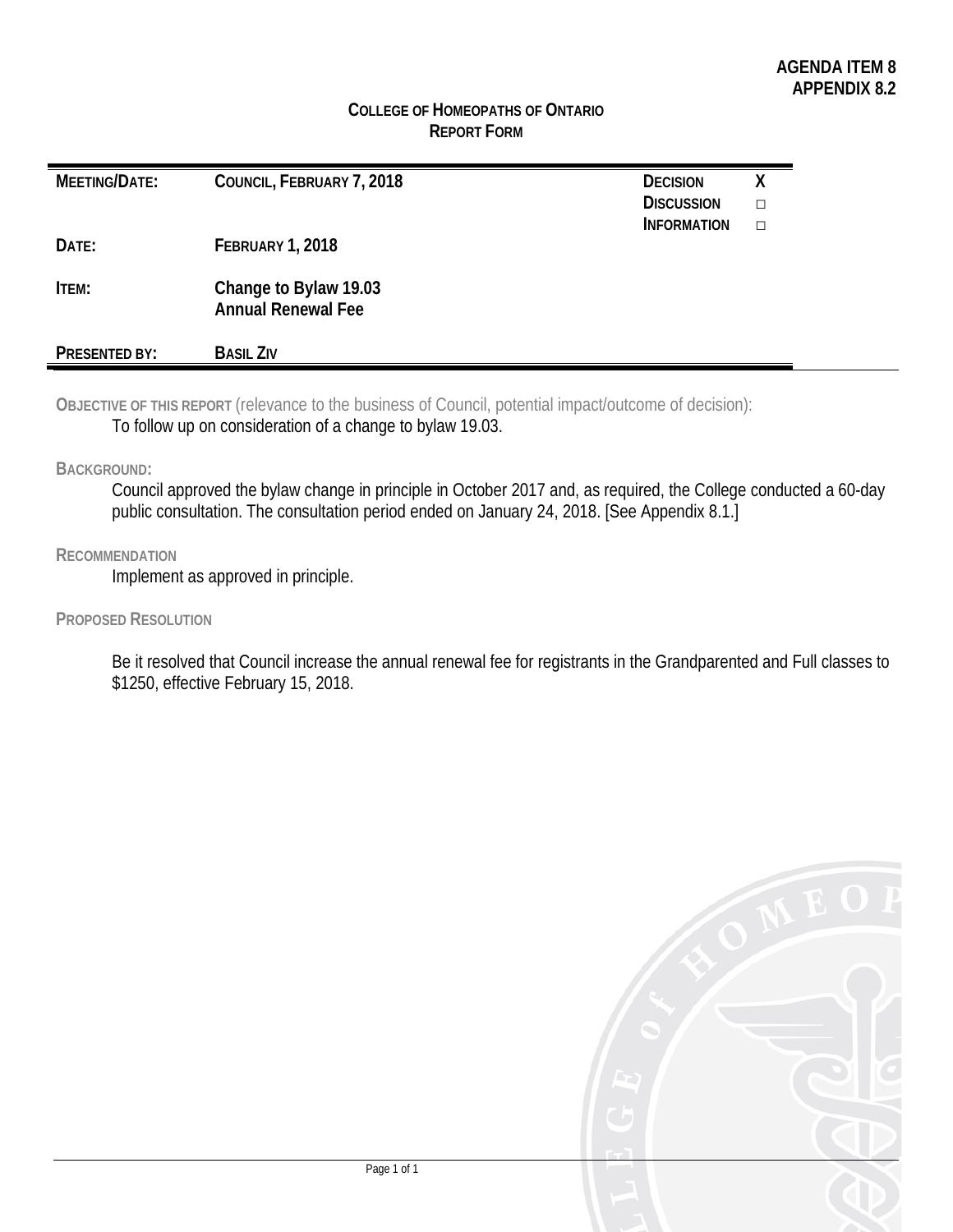## **COLLEGE OF HOMEOPATHS OF ONTARIO REPORT FORM**

| MEETING/DATE:     | COUNCIL, FEBRUARY 7, 2018                                                                   | <b>DECISION</b>    | х |
|-------------------|---------------------------------------------------------------------------------------------|--------------------|---|
|                   |                                                                                             | <b>DISCUSSION</b>  |   |
|                   |                                                                                             | <b>INFORMATION</b> |   |
| DATE:             | FEBRUARY 1, 2018                                                                            |                    |   |
| <b>ITEM NAME:</b> | BYLAWS 9 AND 10 REDUCTION OF COUNCIL SEATS AND<br><b>REMOVAL OF BY-ELECTION REQUIREMENT</b> |                    |   |
| PRESENTED BY:     | B ZIV / B SHARMA                                                                            |                    |   |

#### **SUMMARY**

In 2016, Council moved to increase the number of professional Council members from seven to nine (which would also necessitate a corresponding increase in public members from six to eight) to ensure Council is duly constituted at all times. Consideration was given to the means by which these seats might be added in light of the fact that the initial two elections were based on terms of differing lengths. (That is, some seats were initially elected for three years, some for two years, while others were elected for one year, allowing for staggered turnover and greater continuity.) Subsequently, the College has assessed all sections of its budget and in an effort to avoid increasing costs, is recommending that the size of Council remain at its minimum operating level.

**OBJECTIVE OF THIS REPORT** (relevance to the business of Council, potential impact/outcome of decision):

- 1, To provide Council with background on the items considered in amendments to Bylaws 9.03, 9.04, 10.02, 10.03 and deletion of Bylaw 10.02.1 – Reduction of Council Seats.
- 2. To seek Council's approval of the proposed bylaw change which would result in the maintaining of the status quo. [Note in accordance with *section 94(2) of Schedule 2, Regulated Health Professions Act, 1991 (the Code)*, this change does not require 60-day circulation to members. Additionally, CHO Bylaw 25.02 gives the Council the power to amend or revoke any section of the Bylaws with a simple majority.

**STRATEGIC DIRECTIONS:** This initiative fits with the strategic direction of the College, which is a reflection of the fundamental components of our mandate. In the public interest the CHO will:

**X Infrastructure**

Establish an infrastructure that allows for the efficient and effective regulation of the profession of homeopathy in Ontario.

- **X Protection of Public** Protect, promote and advance homeopathy through the development of bylaws, regulations, standards, guidelines, etc.
- **□ Membership**

The College can only be truly effective if it has the support of the profession; something that requires consultation and communication. This priority addresses the need for the development of content, information and education to be provided to members.

**□ Transparency**

Decisions must abide by the transparency principles adopted by the College in November 2014.

#### **GUIDING LEGISLATION:**

*Regulated Health Professions Act, 1991, Schedule 2, Health Professions Procedural Code* section 94 (Bylaws), subsection (1) and (2) Circulation of Certain Bylaws.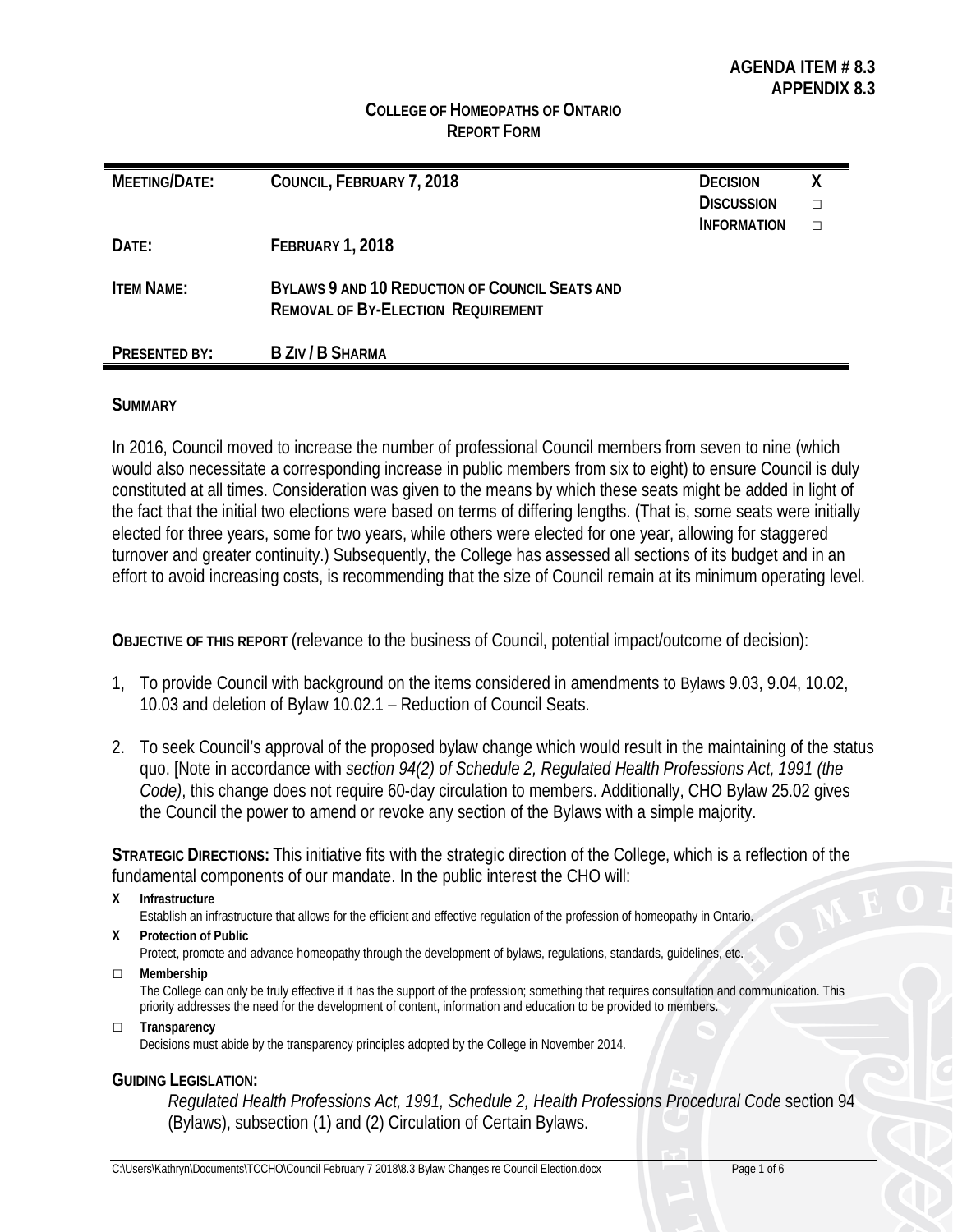# **By-laws**

**94** (1) The Council may make by-laws relating to the administrative and internal affairs of the College and, without limiting the generality of the foregoing, the Council may make by-laws,

(d.1) respecting the election of Council members, including the requirements for members to be able to vote, electoral districts and election recounts;

(d.2) respecting the qualification and terms of office of Council members who are elected;

(d.3) prescribing conditions disqualifying elected members from sitting on the Council and governing the removal of disqualified Council members;

(e) providing procedures for the election of the President and Vice-President of the College, the selection of the chairs of the committees, the filling of a vacancy in those offices, and setting out the duties and powers of the President, Vice-President and the chairs;

# **Circulation of certain by-laws**

(2) A by-law shall not be made under clause (1)  $(1, 2)$ ,  $(1, 3)$ ,  $(s)$ ,  $(t)$ ,  $(v)$ ,  $(w)$  or  $(v)$  unless the proposed bylaw is circulated to every member at least 60 days before it is approved by the Council. 1998, c. 18, Sched. G, s. 22 (5).

# **Exception**

(2.1) Despite subsection (2), the Council may, with the approval of the Minister, exempt a by-law from the requirement that it be circulated or abridge the 60-day period referred to in subsection (2) to such lesser period as the Minister may determine. 1998, c. 18, Sched. G, s. 22 (5).

CHO Bylaws, Council General section 9 and Election of Council Members section 10.

# CHO Bylaw 25.02 – Amendments

The bylaws of the College or any section thereof may be enacted, amended, or revoked by a simple majority of the Council Members present and voting at a meeting of Council called for that purpose.

# **LINK TO CURRENT/FUTURE OPERATIONAL STRUCTURE:**

Population of Council and Election processes.

**BACKGROUND** (history/pertinent info/stakeholder groups consulted/government directives/research findings/best practices. When conducting research provide full references including web links, document title, author, source, page number).:

# **From June 22, 2015 Council Minutes (Open Session)**

- **7 Bylaw Changes (Part 1)**
- **7.1 Addition of two professional Council seats (Sections 9.04, 10.02, 10.02.1 and 10.03)** *(Appendix 7.1.1 Report Form: Proposed bylaw changes for addition of professional member seats to Council)*

*(Appendix 7.1.2 Draft election bylaw changes: Combined comments from CHO staff and legal counsel)*

The Ministry has requested an increase in the number of professional members on Council from seven to nine to ensure the business of the Council can continue smoothly. This change requires a bylaw change and a special election to be held on account of this increase.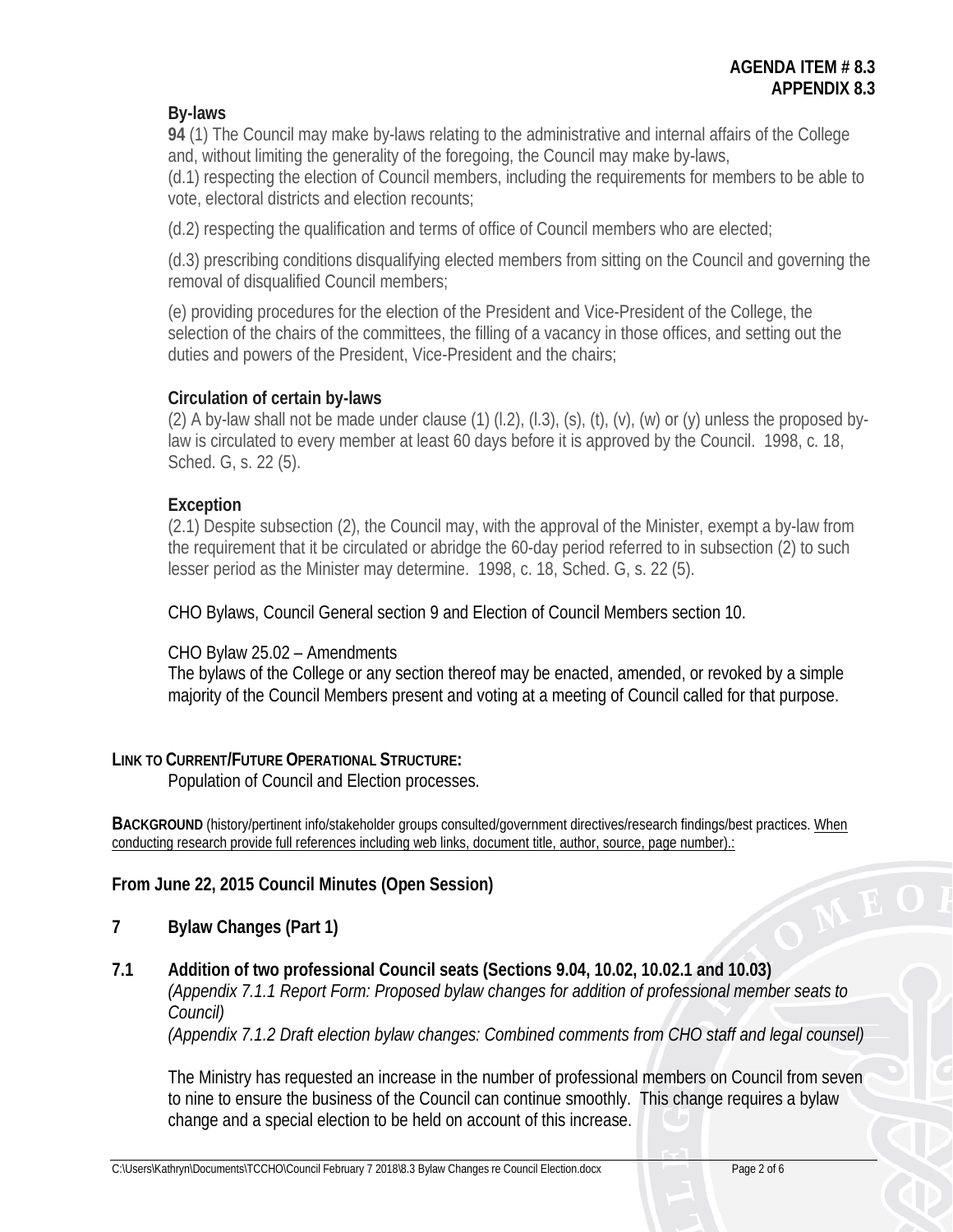**Motion #5: To approve the proposed bylaw change for circulation** Moved by Jim Dunsdon, seconded by Wangari Muriuki

**That Council approve for circulation the proposed changes to bylaws 9.04, 10.02, 10.02.1 and 10.03.** *CARRIED*

# **From February 26, 2016 Council Minutes**

**9.3 Bylaws 9 and 10: Addition of Council Seats and By-Election** *(Appendix 9.3.1: Report Form – Bylaws 9 and 10 Addition of Council seats and by-election)*

> **Motion # 20: To approve bylaw changes related to the addition of Council seats** Moved by Myrna Tulandi, seconded by Mark Heller

**That Council approve, as final, amendments to bylaws 9.03 Composition of Council, 9.04 Term of Office, 10.02 Election Date, 10.03 Number of Registrants Elected and the addition of Bylaw 10.02.1 Special Election.** *CARRIED*

# **Change in number of Council Seats, requiring changes to Bylaws 9.03, 9.04, 10.02, 10.03 and the addition of Bylaw 10.02.1.**

The Homeopathy Act, 2007 outlines the

# **Council**

- **5.** (1) The Council shall be composed of,
- (a) at least six and no more than nine persons who are members elected in accordance with the bylaws;
- (b) at least five and no more than eight persons appointed by the Lieutenant Governor in Council who are not,
	- (i) members,
	- (ii) members of a College as defined in the *Regulated Health Professions Act, 1991*, or
	- (iii) members of a Council as defined in the *Regulated Health Professions Act, 1991*. 2007, c. 10, Sched. Q, s. 5 (1).

In 2016, Council moved to increase the number of professional Council members from seven to nine (which would also necessitate a corresponding increase in public members from six to eight) to ensure Council is duly constituted at all times. Consideration was given to the means by which these seats might be added in light of the fact that the initial two elections were based on terms of differing lengths. (That is, some seats were initially elected for three years, some for two years, while others were elected for one year, allowing for staggered turnover and greater continuity.) Subsequently, the College has assessed all sections of its budget and in an effort to avoid increasing costs, is recommending that the size of Council remain at its minimum operating level.

This proposed change impacts Bylaws 9.03, 9.04, 10.02, and 10.03 and allows for the deletion of Bylaw 10.02.1 as follows: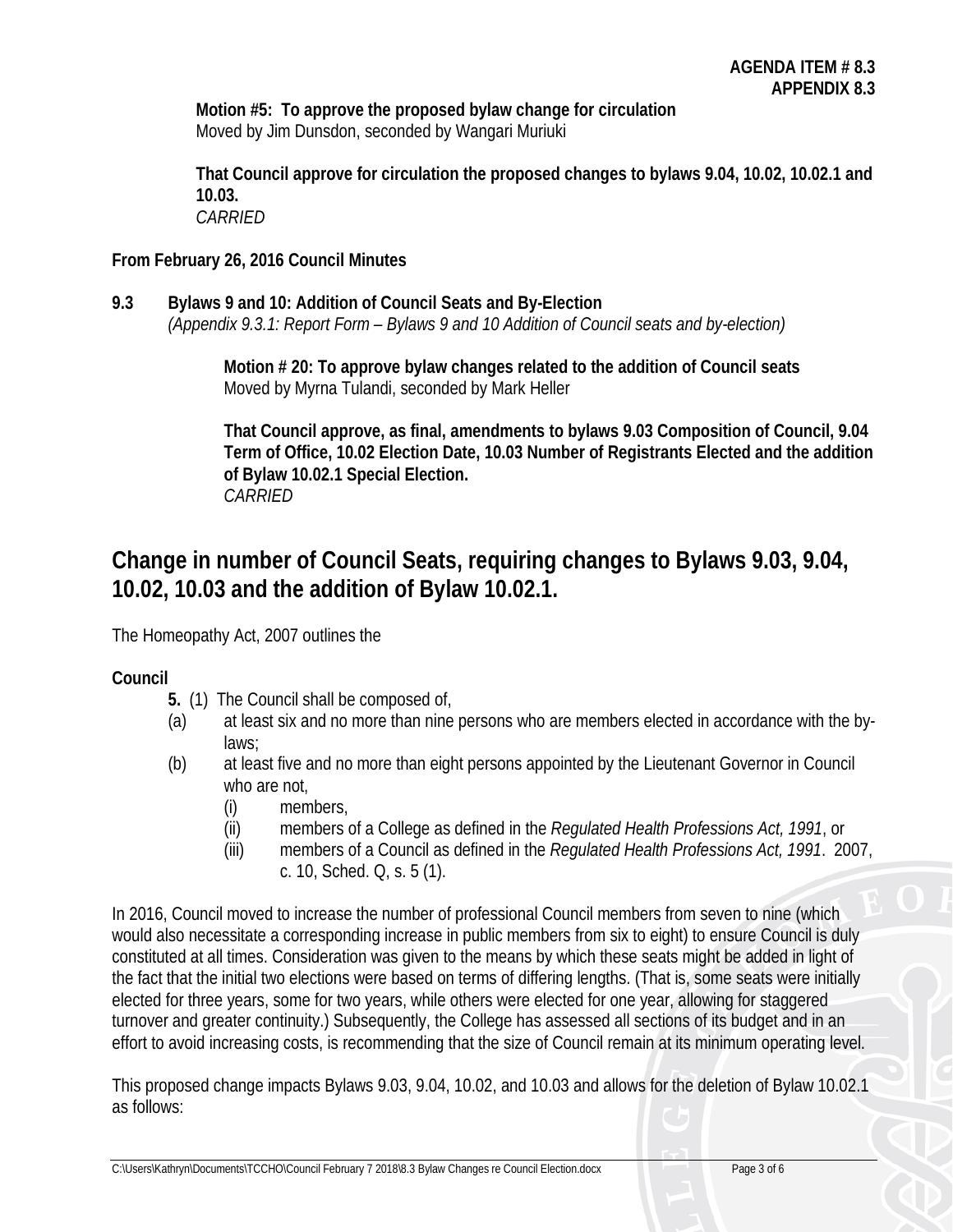**Bylaw 9.03**: The composition of Council moves from nine to seven to professional Council members. This is within the range set by the government.

**Bylaw 9.04:** The proposed change to terms of office reflects currency and allows new Council members to take their seats at the first Council meeting following the election.

**Bylaw 10.02:** This proposed change reflects currency.

**Deletion of Bylaw 10.02.1:** The deletion of this Bylaw removes the requirement for a special election to put the two new Council members in place. If this requirement had been fulfilled this bylaw would have automatically expired.

**Bylaw 10.03:** Changing the number of registrants elected results in removing the planned additional seat in each of District Peel and District Ontario. This Bylaw has not yet been implemented.

| <b>Bylaw</b>     | <b>Current Wording</b>                                          | <b>Proposed Wording</b>                                         | Rationale                       |
|------------------|-----------------------------------------------------------------|-----------------------------------------------------------------|---------------------------------|
| $9.03 -$         | Council shall be composed of                                    | Council shall be composed of                                    | This number is within the range |
| Composition of   | nine (9) Registrants and as many                                | seven (7) Registrants and as                                    | required by the Homeopathy Act, |
| Council          | Public Members as are appointed                                 | many Public Members as are                                      | 2007.                           |
|                  | by the Lieutenant Governor in                                   | appointed by the                                                |                                 |
|                  | Council in accordance with                                      | Lieutenant Governor in Council in                               |                                 |
|                  | subsection 5(1) of the Act. This                                | accordance with subsection 5(1)                                 |                                 |
|                  | provision does not apply to the                                 | of the Act. This provision does not                             |                                 |
|                  | transitional Council. Despite this                              | apply to the                                                    |                                 |
|                  | provision, Council remains                                      | transitional Council. Despite this                              |                                 |
|                  | properly constituted despite any                                | provision, Council remains                                      |                                 |
|                  | vacancies.                                                      | properly constituted despite any                                |                                 |
|                  |                                                                 | vacancies.                                                      |                                 |
| $9.04 - Term of$ | Except for those elected in 2016,                               | Except for those elected in $2016$                              | Deletion removes dated          |
| Office           | in which case the terms are as                                  | in which case the terms are as                                  | references.                     |
|                  | described in articles 10.02 and                                 | described in articles 10.02 and                                 |                                 |
|                  | 10.02.1 respectively, the term of                               | 10.02.1 respectively, The term of                               |                                 |
|                  | office of an elected member of                                  | office of an elected member of                                  |                                 |
|                  | Council shall commence at the                                   | Council shall commence at the                                   |                                 |
|                  | first Council meeting                                           | first Council meeting                                           |                                 |
|                  | scheduled after the election and                                | scheduled after the election and                                |                                 |
|                  | shall continue for approximately                                | shall continue for approximately                                |                                 |
|                  | three (3) years until his or her                                | three (3) years until his or her                                |                                 |
|                  | successor takes office in                                       | successor takes office in                                       |                                 |
|                  | accordance with these bylaws, or                                | accordance with these bylaws, or                                |                                 |
|                  | until he or she resigns his or her<br>office or is removed from | until he or she resigns his or her<br>office or is removed from |                                 |
|                  | Council, or until such other time                               | Council, or until such other time                               |                                 |
|                  | designated by Council, whichever                                | designated by Council, whichever                                |                                 |
|                  | occurs first.                                                   | occurs first.                                                   |                                 |
| 10.02 - Election | Except for the first election, which                            | <b>Except for the first election, which</b>                     | Deletion removes dated          |
| Date             | shall take place as soon as                                     | shall take place as soon as                                     | references.                     |
|                  | possible after section 6 of the Act                             | possible after section 6 of the Act                             |                                 |
|                  | is proclaimed into                                              | is proclaimed into                                              |                                 |
|                  | force, and the special election                                 | force, and the special election                                 |                                 |
|                  | described in section 10.02.1, an                                | described in section 10.02.1, An                                |                                 |
|                  | election of members to Council                                  | election of members to Council                                  |                                 |
|                  |                                                                 |                                                                 |                                 |

C:\Users\Kathryn\Documents\TCCHO\Council February 7 2018\8.3 Bylaw Changes re Council Election.docx Page 4 of 6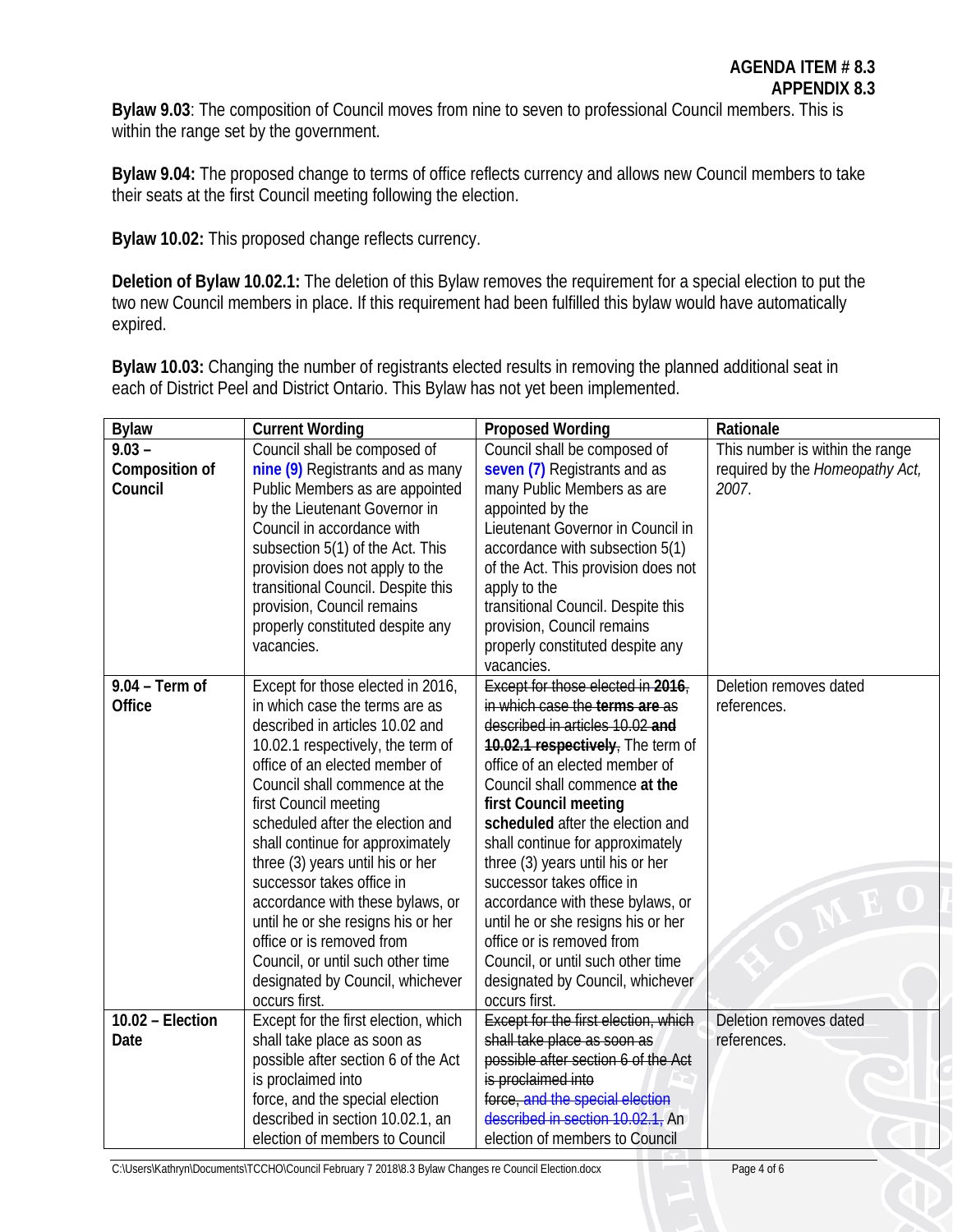**AGENDA ITEM # 8.3**

|                    |                                                                        |                                                                        | <b>APPENDIX 8.3</b>                 |
|--------------------|------------------------------------------------------------------------|------------------------------------------------------------------------|-------------------------------------|
| <b>Bylaw</b>       | <b>Current Wording</b>                                                 | <b>Proposed Wording</b>                                                | Rationale                           |
|                    | shall be held on a                                                     | shall be held on a                                                     |                                     |
|                    | date determined by the Registrar                                       | date determined by the Registrar                                       |                                     |
|                    | between March and May,                                                 | between March and May,                                                 |                                     |
|                    | inclusive, of each year according                                      | inclusive, of each year according                                      |                                     |
|                    | to the following                                                       | to the following                                                       |                                     |
|                    | schedule:                                                              | schedule:                                                              |                                     |
|                    | (i) there shall be an election for                                     | (i) there shall be an election for                                     |                                     |
|                    | the East and North electoral                                           | the East and North electoral                                           |                                     |
|                    | districts in 2017, and every third                                     | districts in 2017, and every third                                     |                                     |
|                    | year after<br>2017;                                                    | year after<br>2017:                                                    |                                     |
|                    | (ii) there shall be an election for                                    | (ii) there shall be an election for                                    |                                     |
|                    | the Peel and Toronto electoral                                         | the Peel and Toronto electoral                                         |                                     |
|                    | districts in 2018 and every third                                      | districts in 2018 and every third                                      |                                     |
|                    | year after                                                             | year after                                                             |                                     |
|                    | 2018; and                                                              | 2018; and                                                              |                                     |
|                    | (iii) there shall be an election for                                   | (iii) there shall be an election for                                   |                                     |
|                    | the Southwest and Ontario                                              | the Southwest and Ontario                                              |                                     |
|                    | electoral districts in 2017, 2019                                      | electoral districts in 2017, 2019                                      |                                     |
|                    | and every                                                              | and every third year after 2019.                                       |                                     |
|                    | third year after 2019.                                                 |                                                                        |                                     |
| 10.02.1 - Special  | There shall be an election for two                                     | There shall be an election for two                                     | Delete. A special election is not   |
| Election           | Registrants for the Ontario                                            | Registrants for the Ontario                                            | longer required.                    |
|                    | electoral district in 2016                                             | electoral district in 2016                                             |                                     |
|                    | (hereafter referred to                                                 | (hereafter referred to                                                 |                                     |
|                    | as the "Special Election");<br>(i) the Special Election shall be       | as the "Special Election");<br>(i) the Special Election shall be       |                                     |
|                    | held in the same manner and shall                                      | held in the same manner and shall                                      |                                     |
|                    | be subject to the same                                                 | be subject to the same                                                 |                                     |
|                    | criteria and processes as a                                            | criteria and processes as a                                            |                                     |
|                    | regular election, subject to any                                       | regular election, subject to any                                       |                                     |
|                    | necessary modifications as                                             | necessary modifications as                                             |                                     |
|                    | determined by the Registrar,                                           | determined by the Registrar,                                           |                                     |
|                    | including but not limited to,                                          | including but not limited to,                                          |                                     |
|                    | reducing the time limits set out in                                    | reducing the time limits set out in                                    |                                     |
|                    | sections 10.07, 10.08 and 10.16 in                                     | sections 10.07, 10.08 and 10.16 in                                     |                                     |
|                    | order to ensure that the Special                                       | order to ensure that the Special                                       |                                     |
|                    | Election takes place in 2016; and                                      | Election takes place in 2016; and                                      |                                     |
|                    | (ii) The term of office of a person<br>elected in the Special Election | (ii) The term of office of a person<br>elected in the Special Election |                                     |
|                    | shall commence on the day of the                                       | shall commence on the day of the                                       |                                     |
|                    | election and shall continue until                                      | election and shall continue until                                      |                                     |
|                    | his or her successor takes office.                                     | his or her successor takes office.                                     |                                     |
| 10.03 - Number of  | For each electoral district referred                                   | For each electoral district referred                                   | The reduction in the number of      |
| <b>Registrants</b> | to in column 1 of the following                                        | to in column 1 of the following                                        | seats is within the range of        |
| Elected            | table, there shall be elected to                                       | table, there shall be elected to                                       | requirement of the Homeopathy       |
|                    | Council the number                                                     | Council the number                                                     | Act, 2007.                          |
|                    | of members set out opposite in                                         | of members set out opposite in                                         |                                     |
|                    | column 2.                                                              | column 2.                                                              | The addition of the phasing in item |
|                    |                                                                        |                                                                        | 10.03 (i) creates consistency with  |
|                    |                                                                        |                                                                        | bylaw 9.04 and allows Council       |
|                    |                                                                        |                                                                        | members to serve until the first    |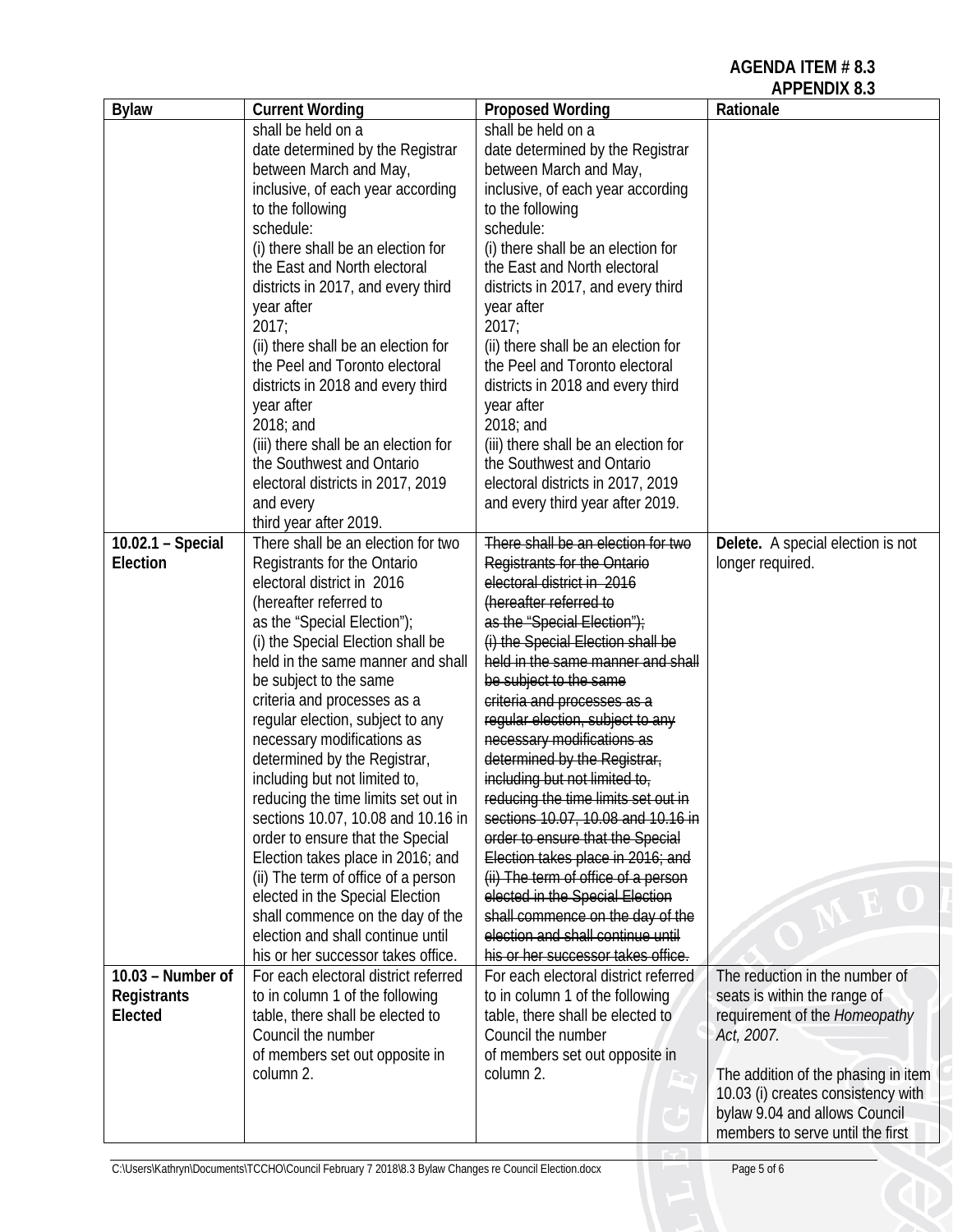# **AGENDA ITEM # 8.3 APPENDIX 8.3**

| <b>Bylaw</b> | <b>Current Wording</b>                                                                                                                                                                                                       |                | <b>Proposed Wording</b>                                                                                                                                                                                                                          |          | Rationale                      |
|--------------|------------------------------------------------------------------------------------------------------------------------------------------------------------------------------------------------------------------------------|----------------|--------------------------------------------------------------------------------------------------------------------------------------------------------------------------------------------------------------------------------------------------|----------|--------------------------------|
|              | Column 1                                                                                                                                                                                                                     | Column 2       | Column 1                                                                                                                                                                                                                                         | Column 2 | Council meeting following the  |
|              | East                                                                                                                                                                                                                         |                | East                                                                                                                                                                                                                                             |          | election, thereby reducing the |
|              | Peel                                                                                                                                                                                                                         | $\overline{2}$ | Peel                                                                                                                                                                                                                                             | $2-1$    | disruption to the College.     |
|              | Toronto                                                                                                                                                                                                                      | $\overline{2}$ | Toronto                                                                                                                                                                                                                                          |          |                                |
|              | <b>North</b>                                                                                                                                                                                                                 |                | North                                                                                                                                                                                                                                            |          |                                |
|              | Southwest                                                                                                                                                                                                                    | 1              | Southwest                                                                                                                                                                                                                                        |          |                                |
|              | Ontario                                                                                                                                                                                                                      | $\overline{2}$ | Ontario                                                                                                                                                                                                                                          | 21       |                                |
|              | The number of Council Members<br>elected each year shall<br>correspond to the sum of,<br>the number of Council<br>(i)<br>Members whose terms of<br>office have expired or will<br>expire on the day of the<br>elections, and |                | The number of Council Members<br>elected each year shall<br>correspond to the sum of,<br>the number of Council<br>(i)<br>Members whose terms of<br>office have expired or will<br>expire in conjunction with on<br>the day of the elections, and |          |                                |
|              | (ii) the number of Council<br>Members whose seats have<br>become vacant and have not<br>been filled.                                                                                                                         |                | (ii) the number of Council<br>Members whose seats have<br>become vacant and have not<br>been filled.                                                                                                                                             |          |                                |

# **KEY CONSIDERATIONS**:

- 1. Financial impact of additional Council members
- 2. Human resources requirements to service a larger Council

# **RESOURCE IMPLICATIONS:**

- 1. Human resources
- 2. Financial impact of additional Council members

# **DEADLINES AND NEXT STEPS:**

If Council approves the bylaw changes they will become effective immediately and would be implemented in the Spring 2018 election of professional Council members.

# **OPTIONS:**

- 1. Approve amendments to bylaws 9.03, 9.04, 10.02, 10.03 and the deletion of Bylaw 10.02.1 as presented.
- 2. Approve amendments to bylaws 9.03, 9.04, 10.02, 10.03 and the deletion of Bylaw 10.02.1 with further proposed amendments.
- 3. Refer amendments to bylaws 9.03, 9.04, 10.02, 10.03 and the deletion of Bylaw 10.02.1 to committee for further review and return to Council at a future date.
- 4. Reject the amendments to bylaws 9.03, 9.04, 10.02, 10.03 and the deletion of Bylaw 10.02.1.

# **RECOMMENDATIONS:**

1. Approve amendments to bylaws 9.03, 9.04, 10.02, 10.03 and the deletion of Bylaw 10.02.1 as presented

# **PROPOSED RESOLUTION:**

**1. BE IT RESOLVED THAT** Council approve, as final, amendments to bylaws 9.03 Composition of Council, 9.04 Term of Office, 10.02 Election Date, 10.03 Number of Registrants Elected and the deletion of Bylaw 10.02.1 Special Election.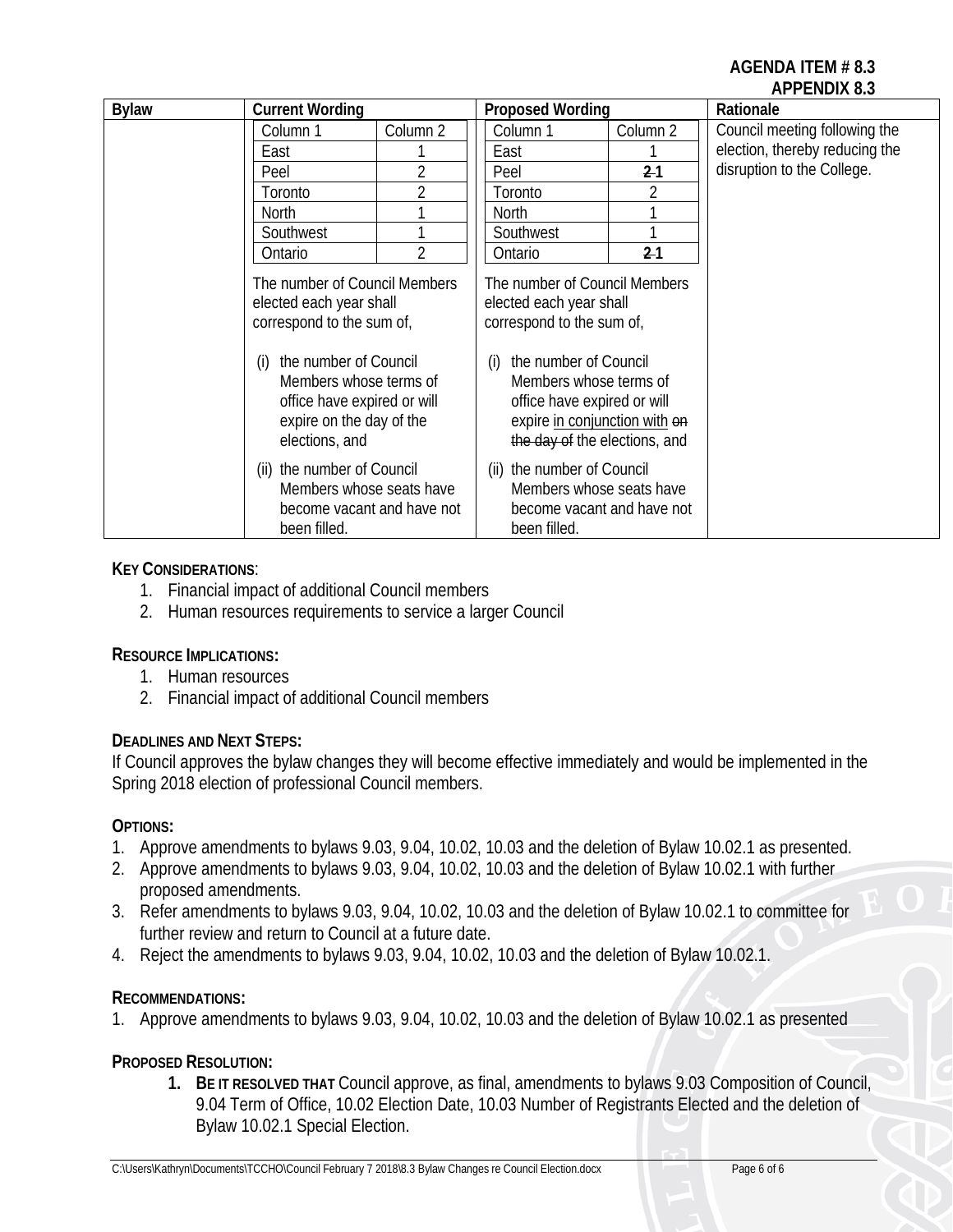# **COLLEGE OF HOMEOPATHS OF ONTARIO REPORT FORM**

| MEETING/DATE:        | COUNCIL, FEBRUARY 7, 2018 | <b>DECISION</b><br><b>DISCUSSION</b><br><b>INFORMATION</b> |  |
|----------------------|---------------------------|------------------------------------------------------------|--|
| DATE:                | <b>FEBRUARY 1, 2018</b>   |                                                            |  |
| ITEM:                | 2018 Election Schedule    |                                                            |  |
| <b>PRESENTED BY:</b> | <b>KATHRYN HARVEY</b>     |                                                            |  |

**OBJECTIVE OF THIS REPORT** (relevance to the business of Council, potential impact/outcome of decision):

To inform Council of the planned 2018 election schedule.

#### **RESOURCE IMPLICATIONS:**

Engagement of on-line voting service at a cost of approximately \$200 for each district in which an election is being held.

|        | E O<br>f |
|--------|----------|
|        |          |
| E<br>B |          |
|        |          |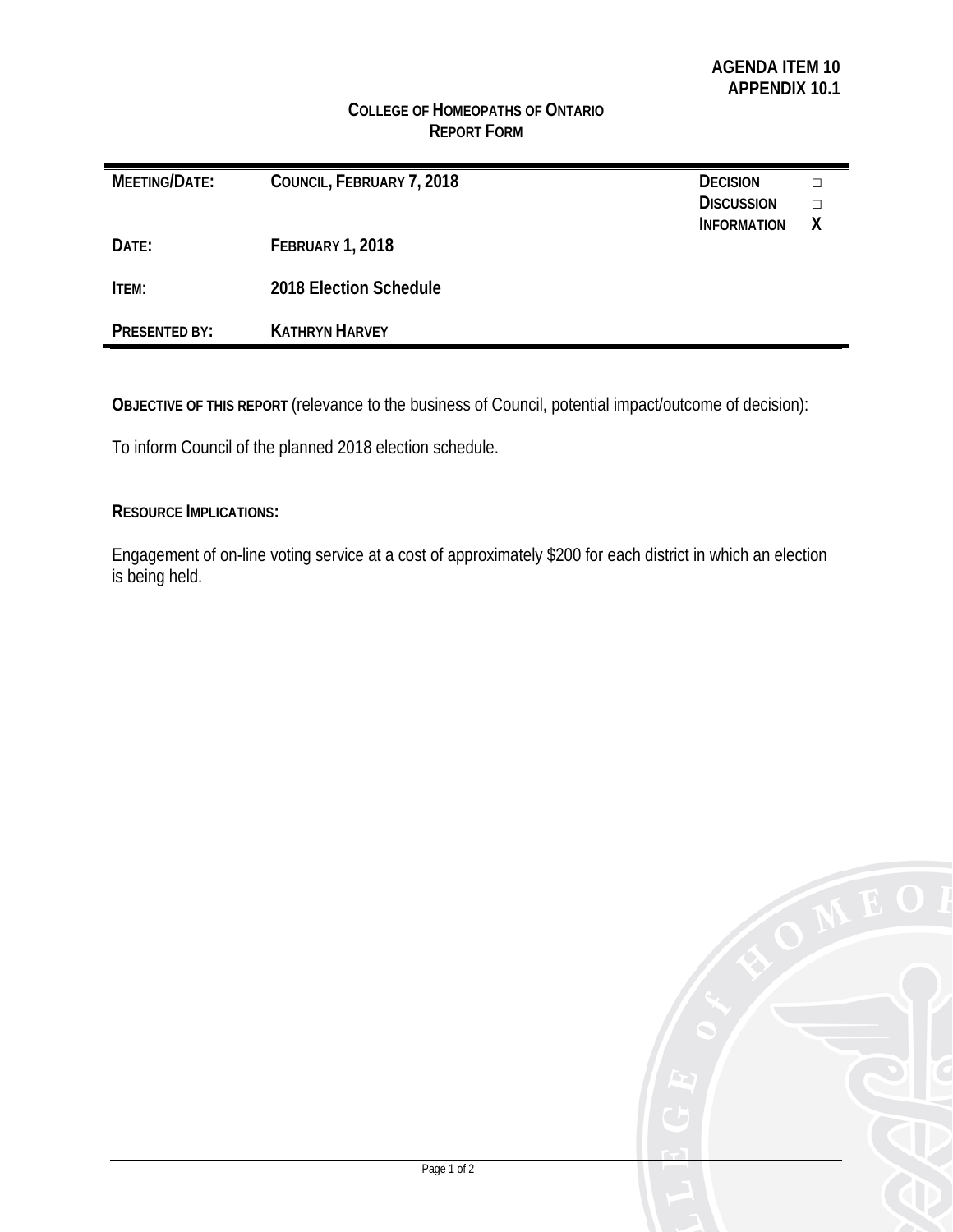# **PROPOSED SCHEDULE (REVISED)**

| Date              | <b>Activity</b>                                                                                                                                                                                                                                                                                                        |
|-------------------|------------------------------------------------------------------------------------------------------------------------------------------------------------------------------------------------------------------------------------------------------------------------------------------------------------------------|
| February 15, 2018 | Notice of Election and Nominations Package Sent to All Registrants<br>Eligible to Vote.                                                                                                                                                                                                                                |
| March 15, 2018    | Nominations Deadline. Nominations close at midnight.<br>Undertaking to the CHO Registrar from Candidate (Form A) and<br>Candidate Nomination (Form B) must be sent to the Registrar<br>by email or mail. Final day to be registered as a member of the<br>College in order to run as a candidate in the 2018 election. |
| March 22, 2018    | CHO to notify candidates that their names have been accepted for<br>nomination and request candidates' statements.                                                                                                                                                                                                     |
| April 9, 2018     | Deadline for candidates to send completed Biographical Summary<br>and Personal Statement (Form C) and Conflict of Interest<br>Questionnaire (Form D). Final date for candidates to withdraw their<br>nominations.                                                                                                      |
| April 16, 2018    | CHO to distribute Notice of Election, candidate biography<br>information, and voting instructions to all Eligible voters.                                                                                                                                                                                              |
| May 15 - 17, 2018 | Voting opens for a period of 3 days.                                                                                                                                                                                                                                                                                   |
| May 18, 2018      | Unofficial Election results sent to candidates by email.<br>Announcement of unofficial results.                                                                                                                                                                                                                        |
| May 25, 2018      | Deadline for requests for recounts                                                                                                                                                                                                                                                                                     |
| June 11, 2018     | Election results confirmed. Official Election results posted online                                                                                                                                                                                                                                                    |

|                 | E O    |
|-----------------|--------|
|                 |        |
| E               |        |
| $\overline{B}$  |        |
| <b>Contract</b> | Ó<br>D |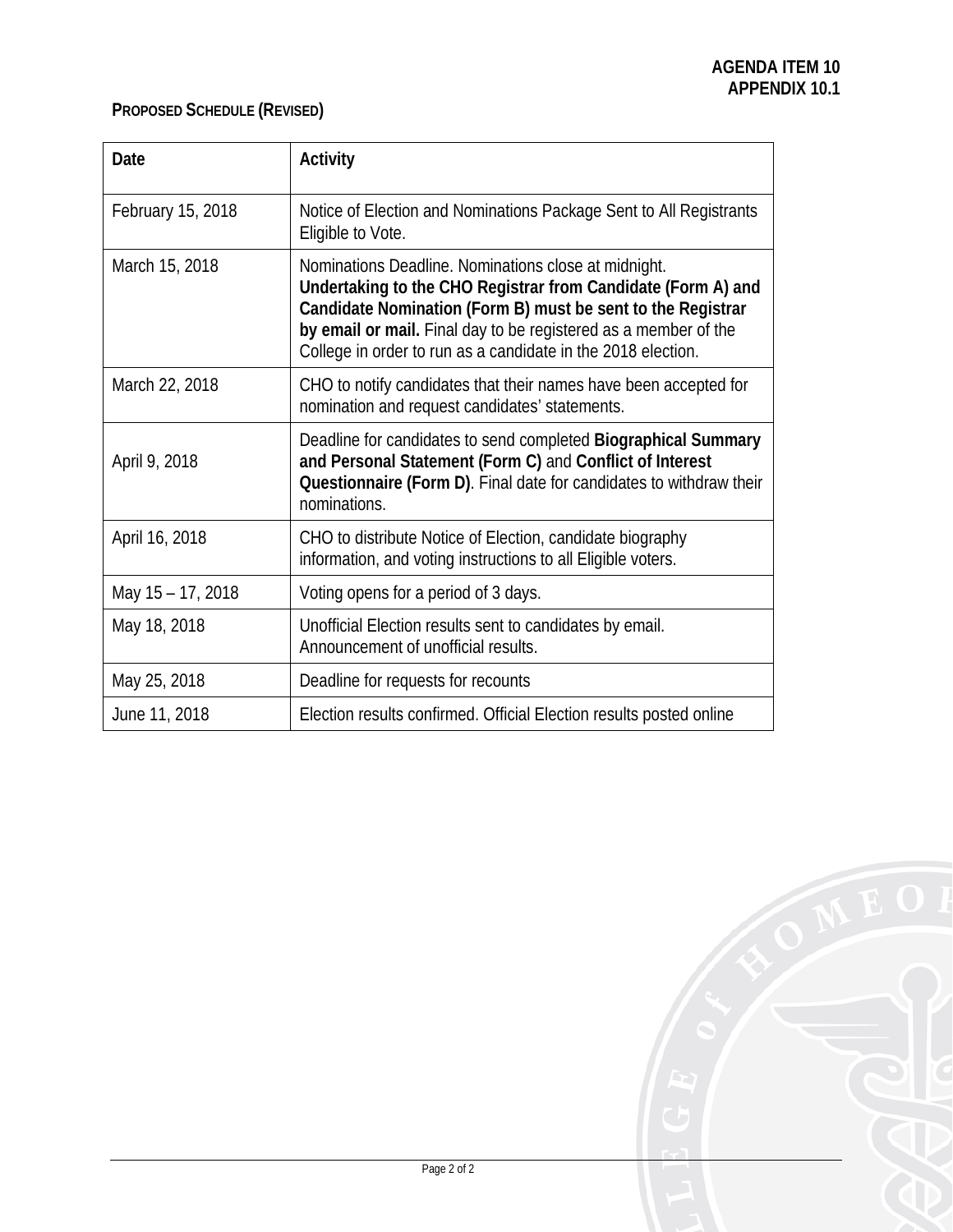## **COLLEGE OF HOMEOPATHS OF ONTARIO REPORT FORM**

| MEETING/DATE:     | COUNCIL/FEBRUARY 7, 2018     | <b>DECISION</b>    |   |
|-------------------|------------------------------|--------------------|---|
|                   |                              | <b>DISCUSSION</b>  | п |
|                   |                              | <b>INFORMATION</b> | П |
| DATE:             | <b>JANUARY 31, 2018</b>      |                    |   |
| <b>ITEM NAME:</b> | <b>Committee Appointment</b> |                    |   |
| PRESENTED BY:     | <b>B ZIV / J BLANCHARD</b>   |                    |   |

**OBJECTIVE OF THIS REPORT** (relevance to the business of Council, potential impact/outcome of decision):

1. To request Council's approval of a recommended appointment for a new Public Council member to a seat on the Patient Relations Committee.

**STRATEGIC DIRECTIONS:** This initiative fits with the strategic direction of the College, which is a reflection of the fundamental components of our mandate. In the public interest the CHO will:

#### **X Infrastructure**

Establish an infrastructure that allows for the efficient and effective regulation of the profession of homeopathy in Ontario.

**X Protection of Public**

Protect, promote and advance homeopathy through the development of bylaws, regulations, standards, guidelines, etc.

#### □ **Membership**

The College can only be truly effective if it has the support of the profession; something that requires consultation and communication. This priority addresses the need for the development of content, information and education to be provided to members.

# □ **Transparency**

Decisions must abide by the transparency principles adopted by the College in November 2014.

#### **GUIDING LEGISLATION:**

CHO Bylaws and internal appointment process

# **Bylaw 13.07 – Patient Relations Committee**

The Patient Relations Committee shall be composed of:

- (i) at least one (1) Registrant who is a member of Council;
- (ii) at least two (2) Public Members who are members of Council; and
- (iii) two (2) or more Registrants who are not members of Council if Council so wishes.

#### **Bylaw 13.08 – Appointment of Committee Members**

Unless otherwise stated in the bylaws, every Committee member shall be appointed by Council, with the exception of the Executive Committee, whose members shall be elected to office.

#### **STRUCTURE:**

Council members are assigned to committees and panels on an annual basis. This activity usually occurs in the Spring, however may occur as required.

**BACKGROUND** (history/pertinent info/stakeholder groups consulted/government directives/research findings/best practices. When conducting research provide full references including web links, document title, author, source, page number).:

There is opportunity to add one Public Council member to the Patient Relations Committee, replacing the seat currently held by Gary Kapelus. Public appointee Patricia Wilson joined Council in late November 2017.